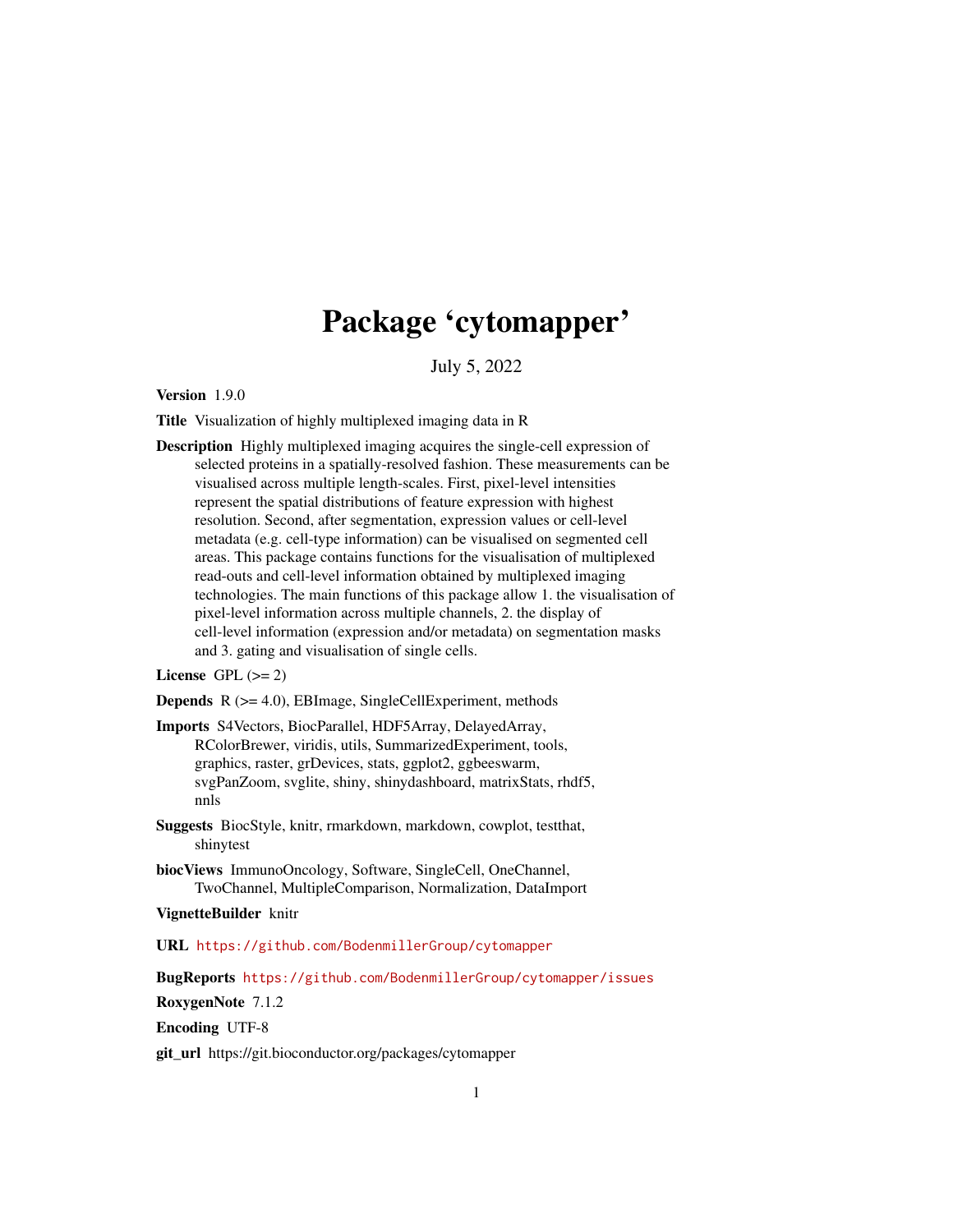git\_branch master

git\_last\_commit a96a270

git\_last\_commit\_date 2022-04-26

Date/Publication 2022-07-05

```
Author Nils Eling [aut, cre] (<https://orcid.org/0000-0002-4711-1176>),
     Nicolas Damond [aut] (<https://orcid.org/0000-0003-3027-8989>),
     Tobias Hoch [ctb]
```
Maintainer Nils Eling <nils.eling@dqbm.uzh.ch>

## R topics documented:

| $\overline{4}$ |
|----------------|
| - 6            |
|                |
|                |
|                |
|                |
|                |
|                |
|                |
|                |
|                |
|                |
|                |
|                |

#### **Index** [32](#page-31-0)

compImage *Performs channel compensation on multi-channel images*

## Description

Corrects the intensity spillover between neighbouring channels of multi-channel images using a non-negative least squares approach.

## Usage

```
compImage(object, sm, overwrite = FALSE, BPPARAM = SerialParam())
```
<span id="page-1-0"></span>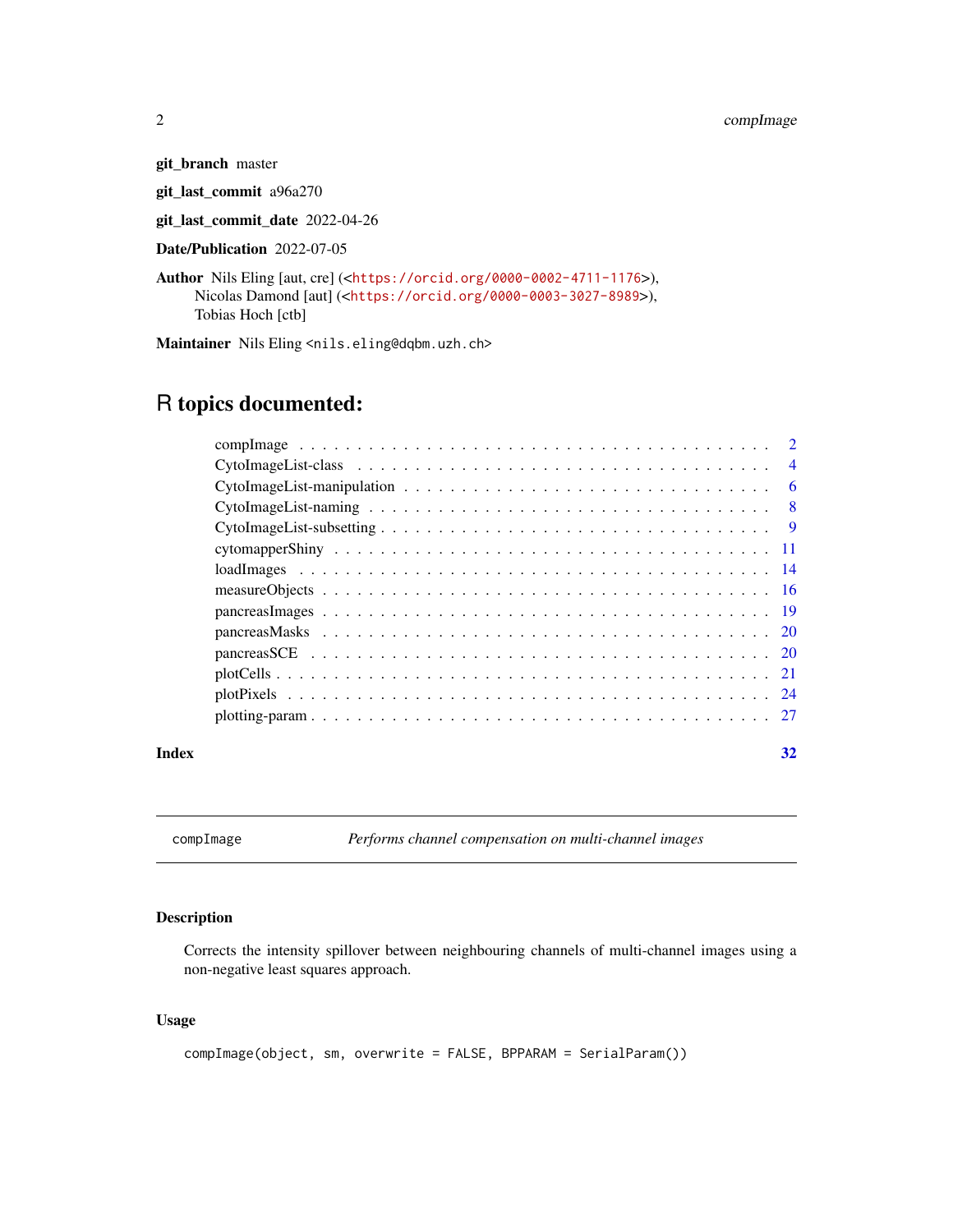## <span id="page-2-0"></span>compImage 3

#### Arguments

| object         | a CytoImageList object containing pixel intensities for all channels. The channelNames<br>must be in the form of (mt) (mass) Di (e.g. Sm152Di for Samarium isotope with<br>the atomic mass 152) and match with the column names in sm. |
|----------------|----------------------------------------------------------------------------------------------------------------------------------------------------------------------------------------------------------------------------------------|
| sm             | numeric matrix containing the spillover estimated between channels. The col-<br>umn names must be of the form (mt) (mass) Di (e.g. Sm152Di for Samarium<br>isotope with the atomic mass 152) and match to the channel Names of object. |
| overwrite      | (for images stored on disk) should the original image array be overwritten by the<br>compensated image array? By default (overwrite = FALSE), a new entry called<br>"XYZ_comp" will be written to the .h5 file (see below).            |
| <b>BPPARAM</b> | parameters for parallelised processing.                                                                                                                                                                                                |

## Value

returns the compensated pixel intensities in form of a CytoImageList object.

#### The input object

The channelNames of object need to match the column names of sm. To adapt the spillover matrix accordingly, please use the [adaptSpillmat](#page-0-0) function.

#### Images stored on disk

Image compensation also works for images stored on disk. By default, the compensated images are stored as a second entry called "XYZ\_comp" in the .h5 file. Here "XYZ" specifies the name of the original entry. By storing the compensated next to the original images on disk, space usage increases. To avoid storing duplicated data, one can specify overwrite = TRUE, therefore deleting the original images and only storing the compensated images. However, the original images cannot be accessed anymore after compensation.

#### Author(s)

Nils Eling (<nils.eling@dqbm.uzh.ch>)

## References

[Chevrier, S. et al., Compensation of Signal Spillover in Suspension and Imaging Mass Cytometry.,](https://www.sciencedirect.com/science/article/pii/S2405471217305434) [Cell Systems 2018 6\(5\):612-620.e5](https://www.sciencedirect.com/science/article/pii/S2405471217305434)

## See Also

[nnls](#page-0-0), for the underlying algorithm

[compCytof](#page-0-0), for how to compensate single-cell data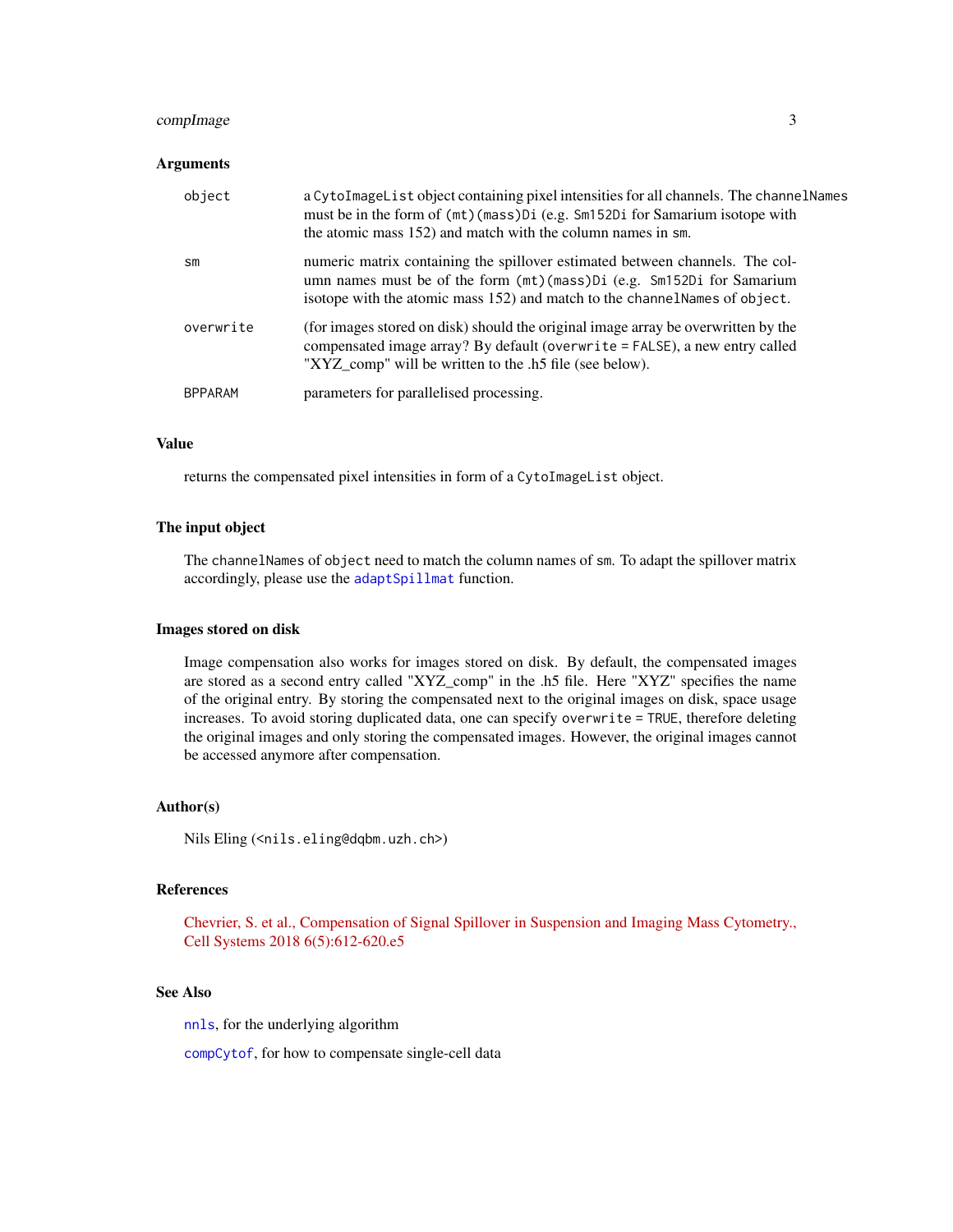## Examples

```
data("pancreasImages")
# Generate example spillover matrix
metals <- c("Dy161Di", "Dy162Di", "Dy163Di", "Dy164Di", "Ho165Di")
sm <- matrix(c(1, 0.033, 0.01, 0.007, 0,
               0.016, 1, 0.051, 0.01, 0,
               0.004, 0.013, 1, 0.023, 0,
               0.005, 0.008, 0.029, 1, 0.006,
               0, 0, 0, 0.001, 1), byrow = TRUE,
             ncol = 5, nrow = 5,
             dimnames = list(metals, metals))
# Rename channels - just used as example
channelNames(pancreasImages) <- metals
# Perform channel spillover
comp_images <- compImage(pancreasImages, sm)
```
<span id="page-3-1"></span>CytoImageList-class *S4 class for list of images*

## Description

This class facilitates the handling of multiple one- or multi-channel images. It inherits from [SimpleList](#page-0-0) setting elementType="Image". Therefore, each slot contains an either one- or multi-dimensional array in form of an [Image](#page-0-0) object.

#### Usage

```
CytoImageList(
  ...,
  on_disk = FALSE,
  h5FilesPath = NULL,
  BPPARAM = SerialParam()
\lambda
```
## Arguments

| $\cdot$        | A list of images (or coercible to a list) or individual images                                                                                                                                                              |
|----------------|-----------------------------------------------------------------------------------------------------------------------------------------------------------------------------------------------------------------------------|
| on_disk        | Logical indicating if images in form of HDF5Array objects (as .h5 files) should<br>be stored on disk rather than in memory.                                                                                                 |
| h5FilesPath    | path to where the .h5 files for on disk representation are stored. This path needs<br>to be defined when on_disk = TRUE. When files should only temporarily be<br>stored on disk, please set h5FilesPath = getHDF5DumpDir() |
| <b>BPPARAM</b> | parameters for parallelised processing. This is only recommended for very large<br>images. See MulticoreParam for information on how to use multiple cores for<br>parallelised processing.                                  |

<span id="page-3-0"></span>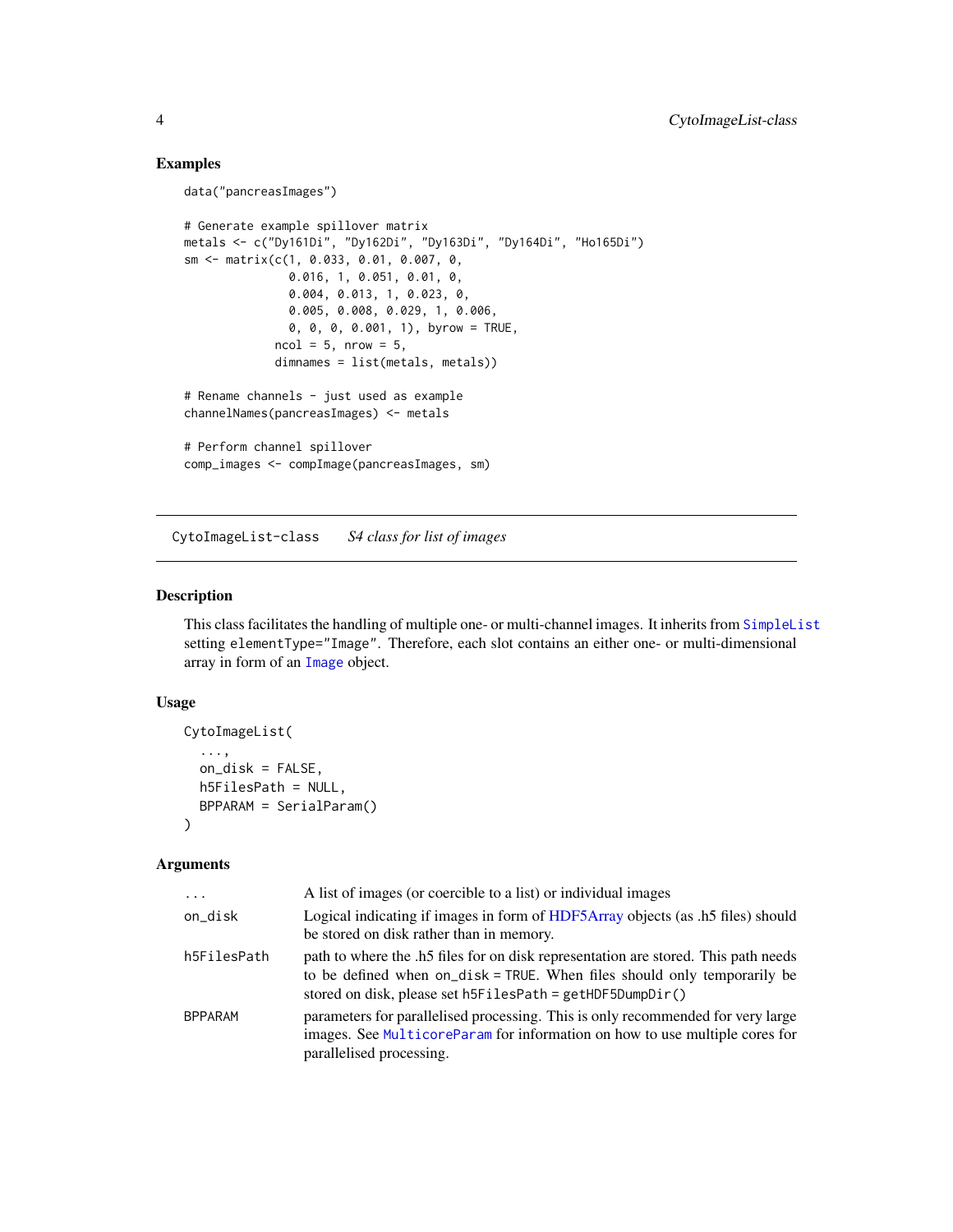## <span id="page-4-0"></span>CytoImageList-class 5

#### Details

Similar to the [Image](#page-0-0) class, the first two dimensions of each entry indicate the spatial dimension of the image. These can be different for each entry. The third dimension indicates the number of channels per Image. Each entry in the CytoImageList class object must contain the same number of channels. Here, each channel represents pixel values indicating measurement intensities or in case of segmentation masks the cells' ID. The CytoImageList class therefore only supports a Grayscale colormode (see [colormode](#page-0-0)) representation of each individual image.

The class further contains an elementMetadata slot that stores image-level meta information. This slot should be accessed using the [mcols](#page-0-0) accessor function.

#### Value

A CytoImageList object

#### Restrictions on entry names

The CytoImageList class only supports unique entry names to avoid duplicated images. Names of a CytoImageList object can be get and set via names(x), where x is a CytoImageList object. Furthermore, only named or unnamed CytoImageList objects are allowed. Partially named objects causing empty or NA names return an error.

## Coercion

Coercion to and from list, [SimpleList](#page-0-0) and [List](#page-0-0):

as.list(x), as(x, "SimpleList"), as(x, "SimpleList"): Coercion from a CytoImageList object x

as(x, "CytoImageList"): Coercion from a list, SimpleList or List object x to anCytoImageList object

#### Looping

While [lapply](#page-0-0) and [mapply](#page-0-0) return regular list objects, [endoapply](#page-0-0) and [mendoapply](#page-0-0) return CytoImageList objects.

## On disk representation

When setting on\_disk = TRUE and specifying the h5FilesPath, images are stored on disk. To convert back to an in-memory CytoImageList object, one can call CytoImageList(on\_disk\_IL, on\_disk = FLASE).

## Author(s)

Nils Eling (<nils.eling@dqbm.uzh.ch>)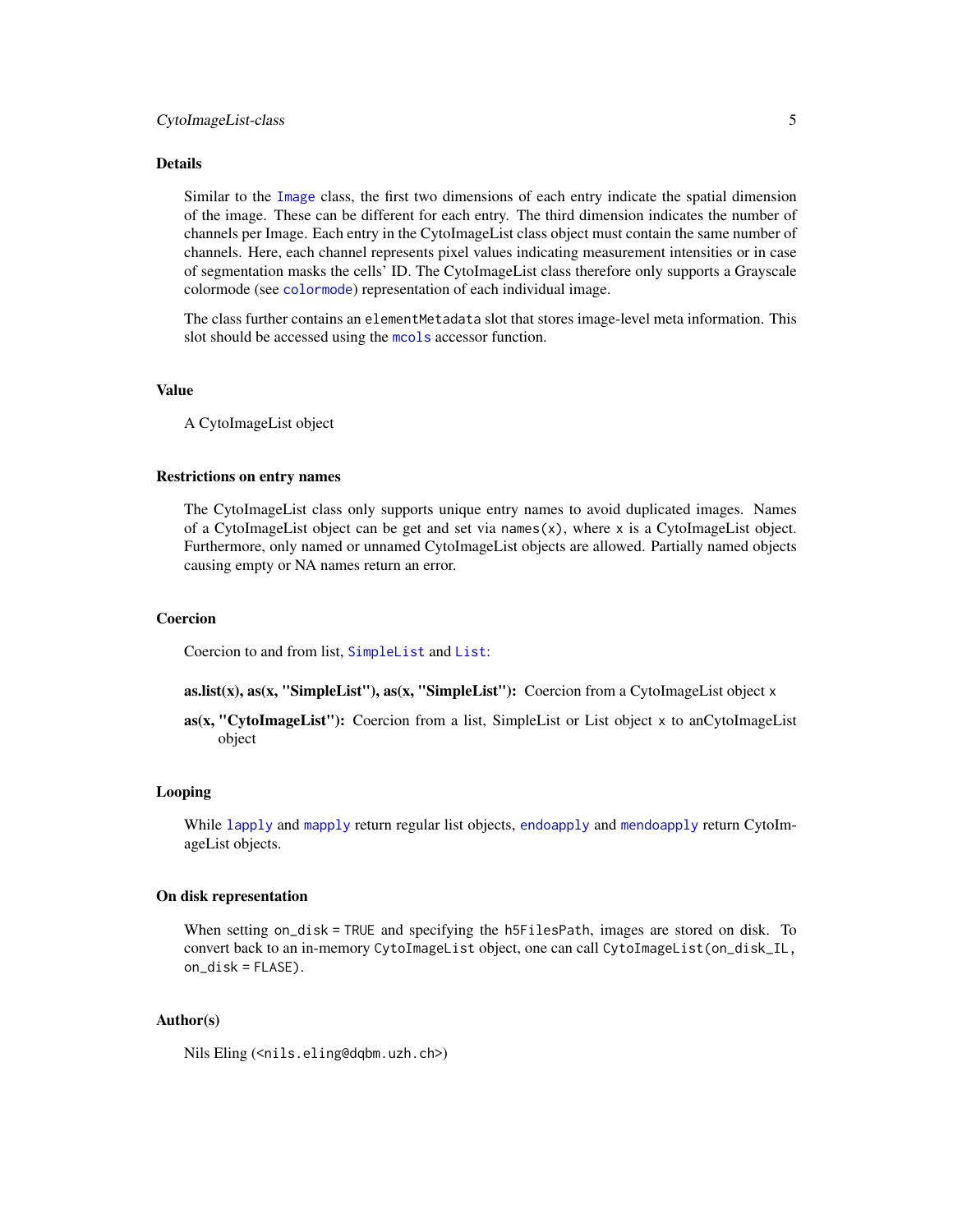#### See Also

[Image](#page-0-0), for further image analysis tools.

[SimpleList](#page-0-0), for basics functions to handle SimpleList objects [?loadImages](#page-13-1), for reading images into a CytoImageList object ?["CytoImageList-naming"](#page-7-1), for setting and getting image and channel names ?["CytoImageList-subsetting"](#page-8-1), for subsetting and accessor functions

## Examples

```
# Creation of CytoImageList
u <- matrix(rbinom(100, 10, 0.5), ncol=10, nrow=10)
v <- matrix(rbinom(100, 10, 0.5), ncol=10, nrow=10)
IL1 \leftarrow CytoImageList(image1 = Image(u), image2 = Image(v))
# Coercion
as.list(IL1)
as(IL1, "SimpleList")
as(list(image1 = Image(u), image2 = Image(v)), "CytoImageList")
# On disk representation
IL1 \leq CytoImageList(image1 = Image(u), image2 = Image(v),
                     on_disk = TRUE,
                     h5FilesPath = HDF5Array::getHDF5DumpDir())
```
CytoImageList-manipulation *Manipulating CytoImageList objects*

## <span id="page-5-1"></span>**Description**

Methods to change pixel values in CytoImageList objects. In the following sections, object is a [CytoImageList](#page-3-1) object containing one or multiple channels.

#### Value

A CytoImageList object containing the manipulated Images.

#### Image scaling

In some cases, images need to be scaled by a constant (e.g.  $2^{n}16-1 = 65535$ ) value to revert them back to the original pixel values after reading them in.

scaleImages(object, value) Scales all images in the [CytoImageList](#page-3-1) object by value. Here value needs to be a single numeric or a numeric vector of the same length as object.

<span id="page-5-0"></span>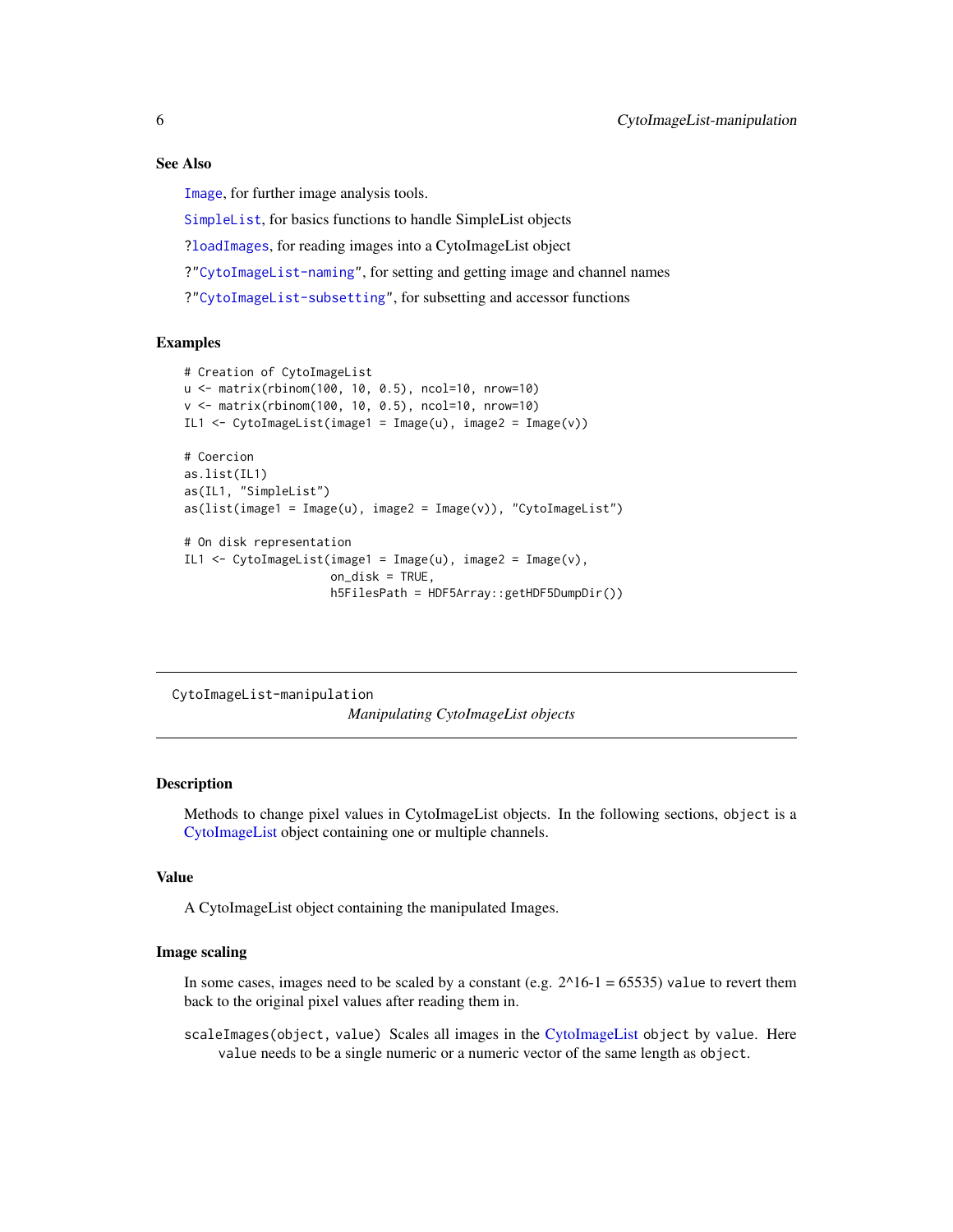#### <span id="page-6-0"></span>Image normalization

Linear scaling of the intensity values of each [Image](#page-0-0) contained in a [CytoImageList](#page-3-1) object to a specific range. Images can either be scaled to the minimum/maximum value per channel or across all channels (default separateChannels = TRUE). Also, images can be scaled to the minimum/maximum value per image or across all images (default separateImages = FALSE). The latter allows the visual comparison of intensity values across images.

To clip the images before normalization, the inputRange can be set. The inputRange either takes NULL (default), a vector of length 2 specifying the clipping range for all channels or a list where each named entry contains a channel-specific clipping range.

Image normalization also works for images stored on disk. By default, the normalized images are stored as a second entry called "XYZ\_norm" in the .h5 file. Here "XYZ" specifies the name of the original entry. By storing the normalized next to the original images on disk, space usage increases. To avoid storing duplicated data, one can specify overwrite = TRUE, therefore deleting the original images and only storing the normalized images. However, the original images cannot be accessed anymore after normalisation.

normalize(object, separateChannels = TRUE, separateImages = FALSE,ft = c(0, 1), inputRange = NULL, overwrite = FALSE):

object: A CytoImageList object

- separateChannels: Logical if pixel values should be normalized per channel (default) or across all channels.
- separateImages: Logical if pixel values should be normalized per image or across all images (default).
- ft: Numeric vector of 2 values, target minimum and maximum intensity values after normalization (see [normalize](#page-5-1)).
- inputRange: Numeric vector of 2 values, sets the absolute clipping range of the input intensity values (see [normalize](#page-5-1)). Alternatively a names list where each entry corresponds to a channelspecific clipping range.
- overwrite: Only relevant when images are kept on disk. By specifying overwrite = TRUE, the normalized images will overwrite the original images in the .h5 file, therefore reducing space on disk. However, the original images cannot be accessed anymore after normalization. If overwrite = FALSE (default), the normalized images are added as a new entry called "XYZ\_norm" to the .h5 file.)

## Author(s)

Nils Eling (<nils.eling@dqbm.uzh.ch>)

#### See Also

[normalize](#page-5-1) for details on Image normalization

#### Examples

data(pancreasImages)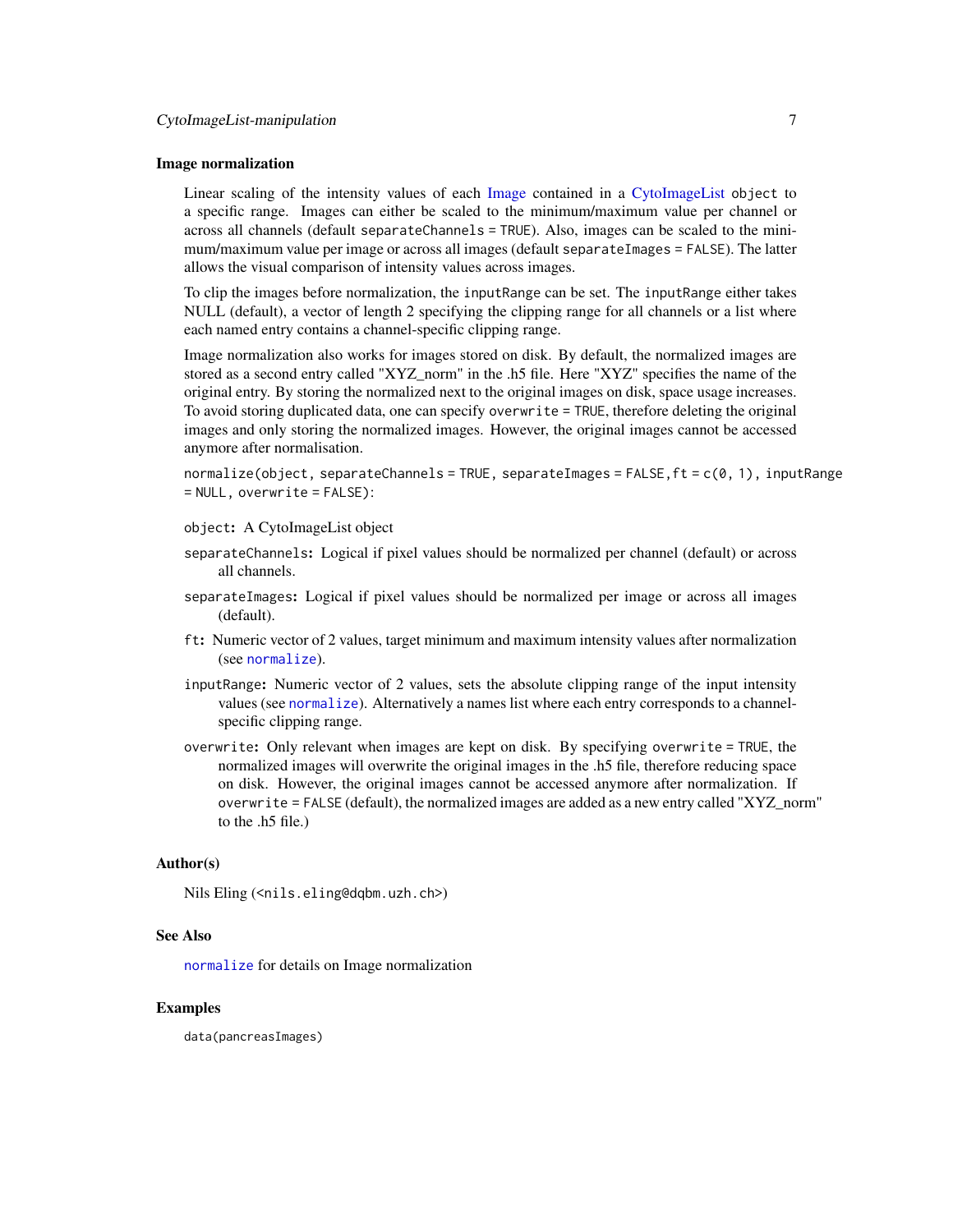```
# Scale images to create segmentation masks
cur_files <- list.files(system.file("extdata", package = "cytomapper"),
                        pattern = "mask.tiff", full.names = TRUE)
x <- loadImages(cur_files)
# Error when running plotCells(x)
# Therefore scale to account for 16 bit encoding
x \le scaleImages(x, 2^16 - 1)
plotCells(x)
# Default normalization
x <- normalize(pancreasImages)
plotPixels(x, colour_by = c("H3", "CD99"))
# Setting the clipping range
x \le normalize(x, inputRange = c(\theta, \theta.9))
plotPixels(x, colour_by = c("H3", "CD99"))
# Setting the clipping range per channel
x <- normalize(pancreasImages,
                inputRange = list(H3 = c(0, 70), CD99 = c(0, 100)))plotPixels(x, colour_by = c("H3", "CD99"))
# Normalizing per image
x <- normalize(pancreasImages, separateImages = TRUE)
plotPixels(x, colour_by = c("H3", "CD99"))
```
<span id="page-7-1"></span>CytoImageList-naming *Getting and setting the channel and image names*

## <span id="page-7-2"></span>**Description**

Methods to get and set the names of individual channels or the names of individual images.

#### Setting and getting the channel names

In the following code, x is a [CytoImageList](#page-3-1) object containing one or multiple channels. The channel names can be replaced by value, which contains a character vector of the same length as the number of channels in the images.

channelNames(x) Returns the names of all channels stored in x

channelNames(x)  $\le$  value Replaces the channel names of x with values. For this, value needs to have the same length as the number of channels in x

#### Setting and getting the image names

Here, x is a [CytoImageList](#page-3-1) object. The element names can be replaced by value, which contains a character vector of the same length as the number of images. In case of the CytoImageList object, elements are always images.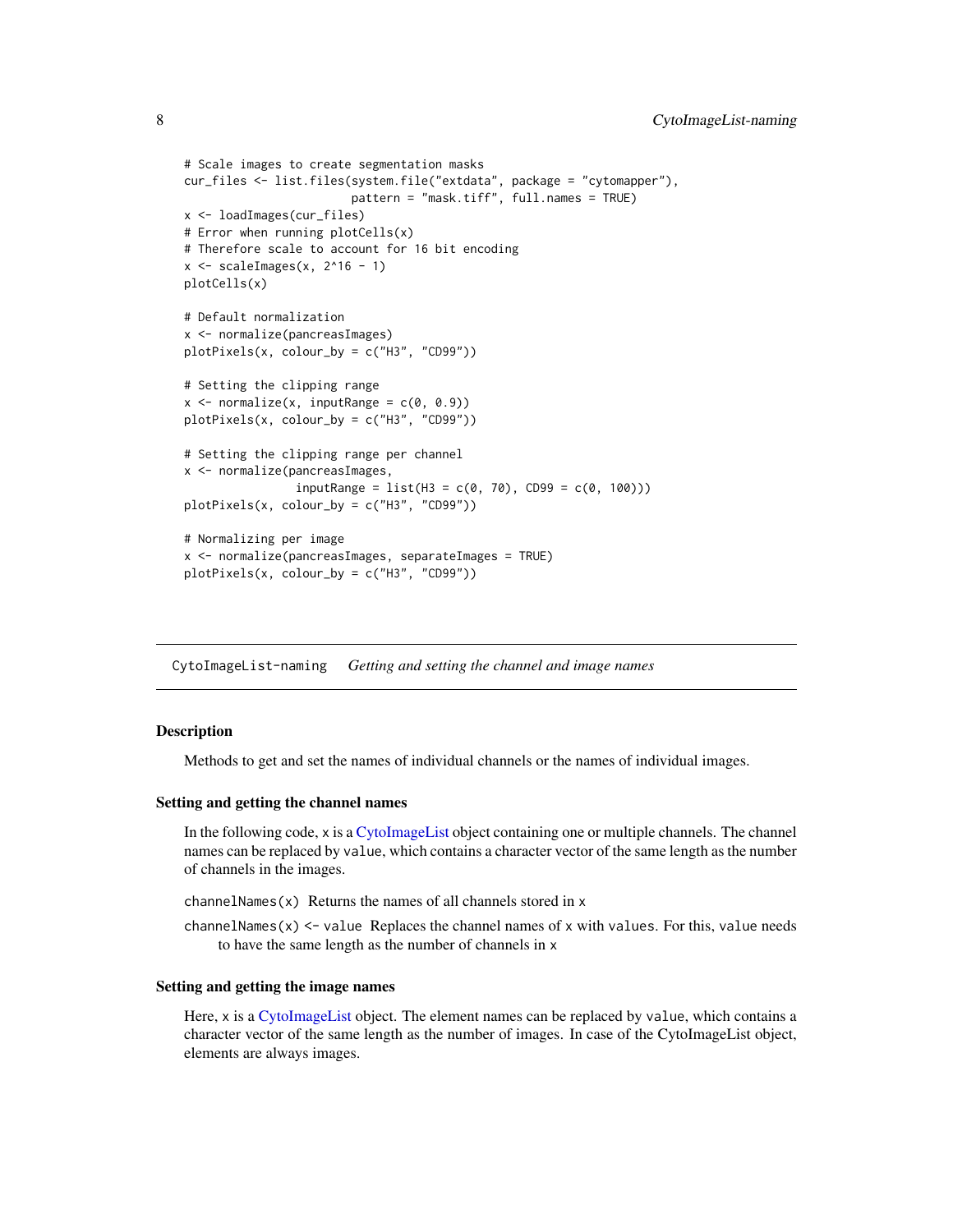<span id="page-8-0"></span>names $(x)$  Returns the names of all images stored in x

names(x)  $\le$  value Replaces the image names of x with value. For this, value needs to have the same length as x

## Author(s)

Nils Eling (<nils.eling@dqbm.uzh.ch>)

## Examples

```
data("pancreasImages")
```
# Get channel and image names channelNames(pancreasImages) names(pancreasImages)

```
# Set channel and image names
channelNames(pancreasImages) <- paste0("marker", 1:5)
names(pancreasImages) <- paste0("image", 1:3)
```
<span id="page-8-1"></span>CytoImageList-subsetting

*General subsetting methods for CytoImageList objects*

#### Description

These getter and setter functions are used to extract, replace and merge entries in a [CytoImageList](#page-3-1) object.

### Arguments

| x, y         | CytoImageList objects                                                                                |
|--------------|------------------------------------------------------------------------------------------------------|
| $\mathbf{1}$ | integer, logical, character or vector of such indicating which element(s) to re-<br>place or extract |
| value        | a CytoImageList or Image object                                                                      |

#### Value

A CytoImageList object

#### Setting and getting images

Functions to extract and replace elements (= images) of a [CytoImageList](#page-3-1) object. In the following code, x is a CytoImageList object. The parameter i indicates the element(s) of x that should be returned or replaced. Replacement is done by value, which takes a CytoImageList or Image object. If length(i)  $> 0$ , value has to be a CytoImageList object of length(i), otherwise value allows a CytoImageList object of length 1 or an Image object. If an Image object is provided, only the image entry in the CytoImageList object is replaced, not the corresponding elementMetadata entry.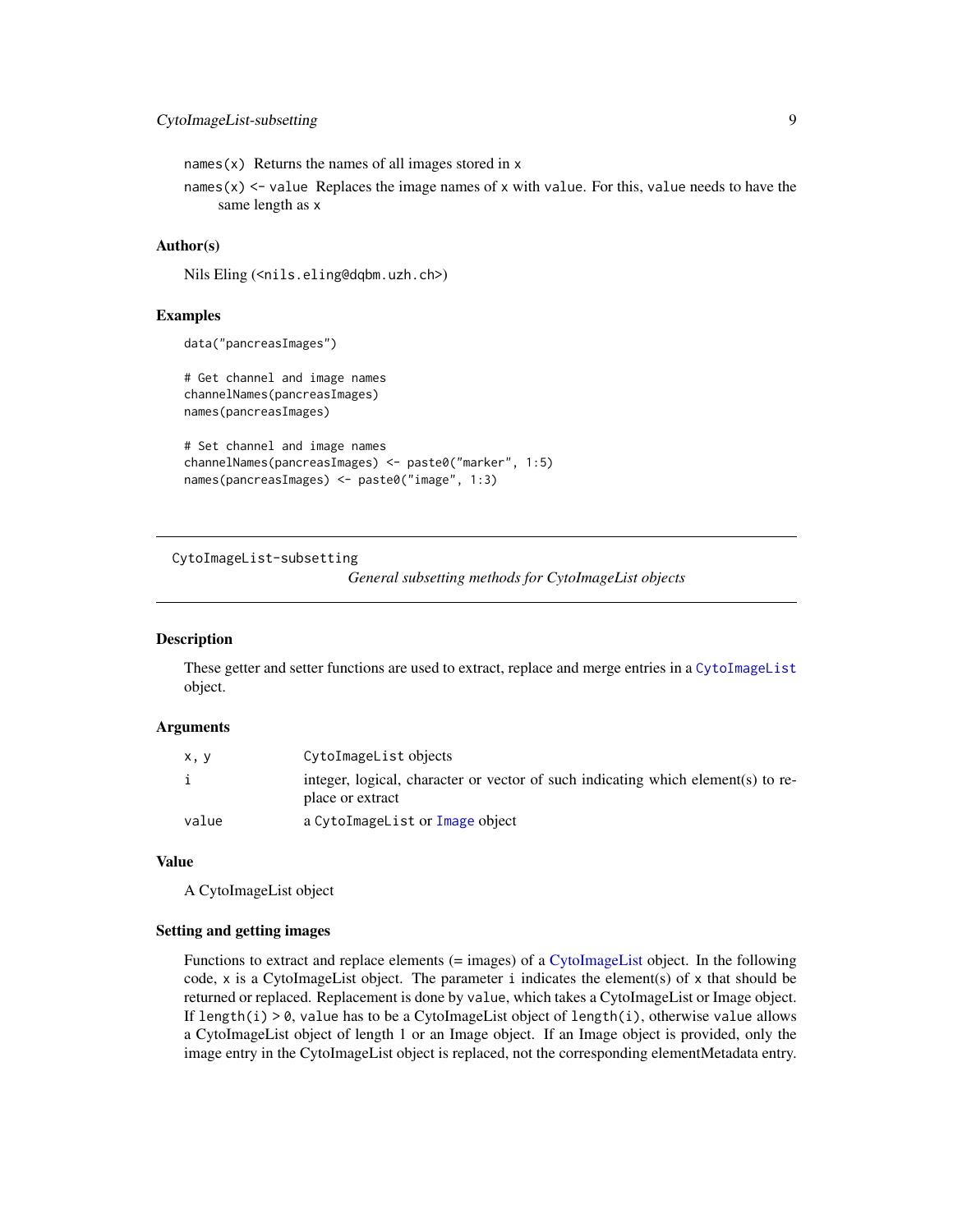<span id="page-9-0"></span>getImages(x, i) Returns image(s) indicated by i of the CytoImageList object x

setImages(x, i)  $\le$  value Replaces the image(s) indicated by i of the CytoImageList object x with value. For this, value needs to have the same length as i

These setter and getter functions are the recommended way of extracting and replacing images in with value. For this, value needs to have the same length as i<br>These setter and getter functions are the recommended way of extracting and replacing images in<br>a CytoImageList object. Alternatively, the standard operations can be performed (see [?List](#page-0-0) for S4Vectors subsetting functionality). However, these operations do not change element names during replacment calls. The setImages() function makes sure that element names are replaced if value is named or if i is a character or vector of characters.

#### Getting and setting channels

Functions to extract and replace channels of a [CytoImageList](#page-3-1) object. Here, x is a [CytoImageList](#page-3-1) object. The parameter i indicates the channels of x that should be returned or replaced. Replacement is done by value, which takes a CytoImageList object. The CytoImageList object value needs to have the same length as x. Furthermore, the number of channels in value should be identical to length(i).

- $getChannels(x, i)$  Returns channel(s) indicated by i of the CytoImageList object x
- setChannels(x,  $i$ ) <- value Replaces the channel(s) indicated by  $i$  of the CytoImageList object x with value. For this, value needs to have the same length as i and the same number of channels as length(i).

The setChannels() setter function does not allow adding new channels to the CytoImageList object. For this operation, the mergeChannels function was implemented (see below).

#### Merging images

Merging images is possible by merging two or more CytoImageList objects via:

c(x, y) Returns an composite CytoImageList object with elements of both CytoImageList objects x and y. More than two CytoImageList objects can be merged in that way.

#### Merging channels

Merging channels is possible via:

mergeChannels(x, y, h5FilesPath = NULL): Returns a CytoImageList in which the channels of the CytoImageList object y have been appended to the channels of the CytoImageList object x. Only channels of two CytoImageList objects can be merged in that way. The h5FilesPath argument can be ignored unless images are stored on disk. To avoid overriding the .h5 files, one needs to specify a new location where the merged images are stored on disk.

#### Author(s)

Nils Eling (<nils.eling@dqbm.uzh.ch>)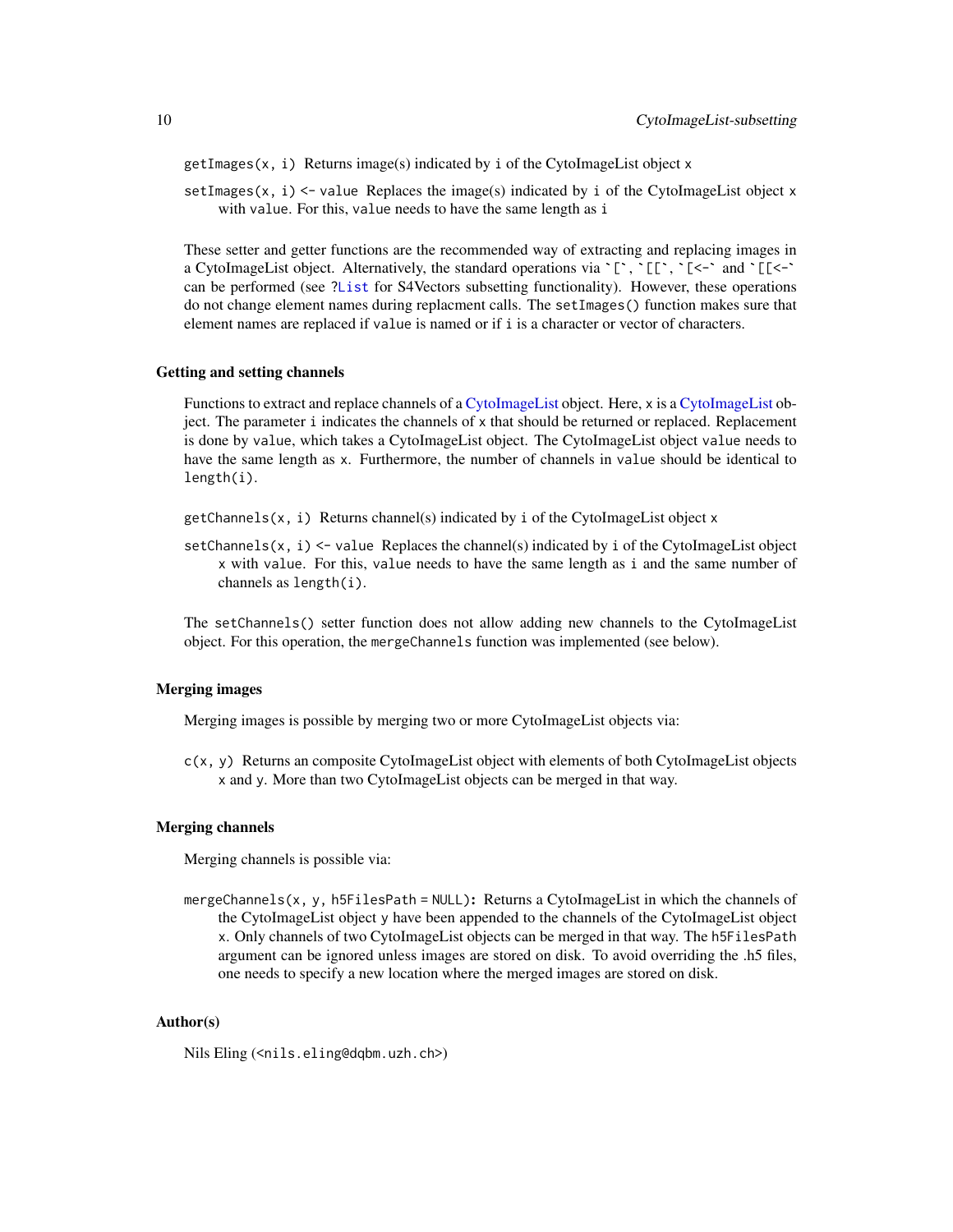## <span id="page-10-0"></span>cytomapperShiny 11

#### Examples

data("pancreasImages")

```
# Get images
getImages(pancreasImages, 1)
getImages(pancreasImages, "E34_imc")
getImages(pancreasImages, 1:2)
getImages(pancreasImages, c("E34_imc", "G01_imc"))
getImages(pancreasImages, grepl("E34_imc", names(pancreasImages)))
# Set images
setImages(pancreasImages, 1) <- pancreasImages[1]
setImages(pancreasImages, "J02_imc") <- pancreasImages[1]
setImages(pancreasImages, "J02_imc") <- NULL
# Get channels
getChannels(pancreasImages, 1)
getChannels(pancreasImages, "CD99")
getChannels(pancreasImages, c("CD99", "PIN"))
# Set channels
channel1 <- getChannels(pancreasImages, 1)
setChannels(pancreasImages, 1) <- channel1
channelPIN <- getChannels(pancreasImages, "PIN")
setChannels(pancreasImages, "CD8a") <- channelPIN
setChannels(pancreasImages, "CD8a") <- NULL
# Merge images
data("pancreasImages")
c(pancreasImages[c(1,3)], pancreasImages[2])
# Merge channels
channel12 <- getChannels(pancreasImages, c(1,2))
channel34 <- getChannels(pancreasImages, c(3,4))
mergeChannels(channel12, channel34)
# Merge channels on disk
cur_images <- CytoImageList(pancreasImages,
                     on_disk = TRUE,
                     h5FilesPath = HDF5Array::getHDF5DumpDir())
channel12 <- getChannels(cur_images, c(1,2))
channel34 <- getChannels(cur_images, c(3,4))
# This will overwrite the initial .h5 files
mergeChannels(channel12, channel34,
                h5FilesPath = HDF5Array::getHDF5DumpDir())
```
cytomapperShiny *Shiny application to visualise gated cells on images*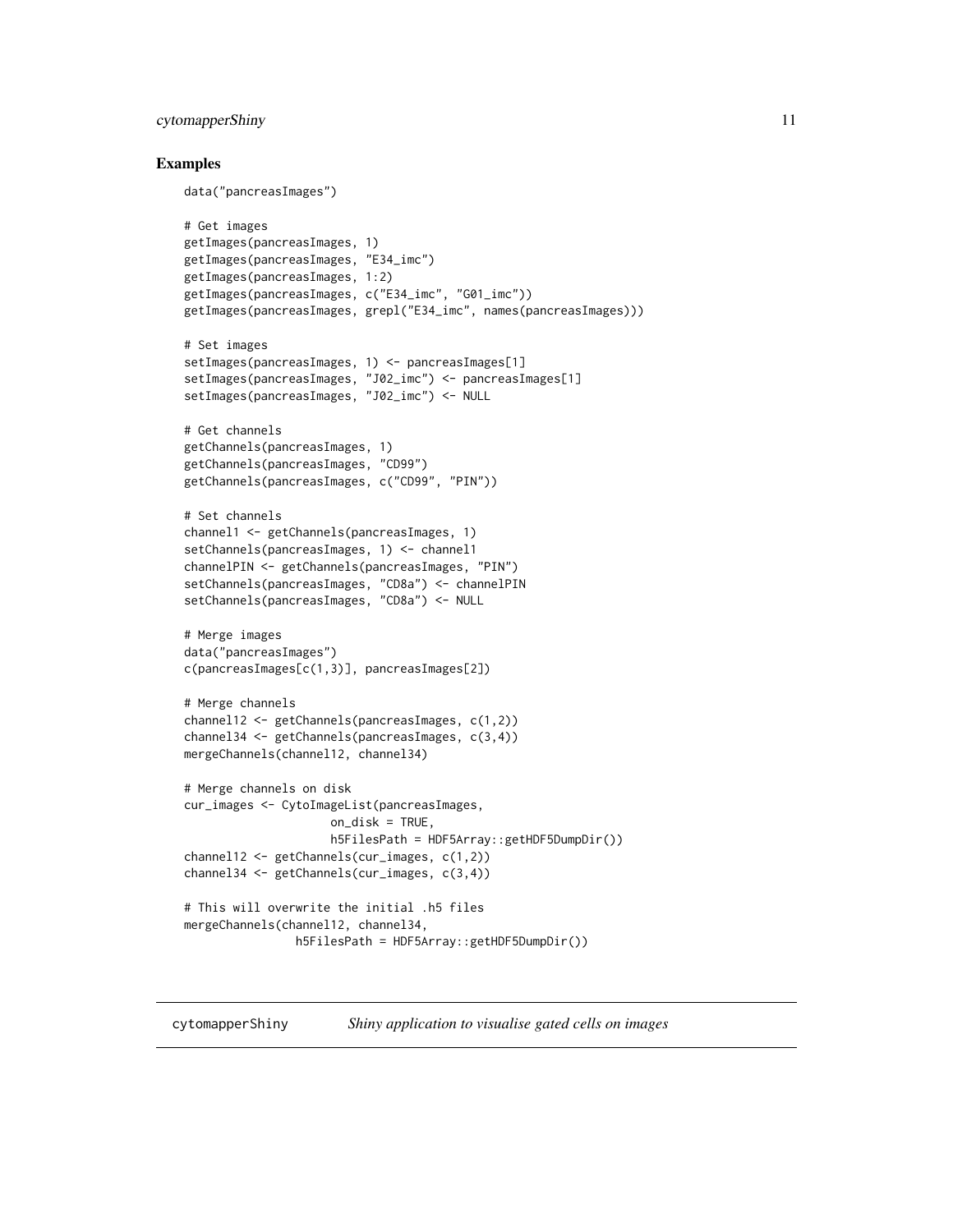## Description

This shiny application allows users to gate cells based on their raw or transformed expression values and visualises gated cells on their corresponding images.

#### Usage

```
cytomapperShiny(
 object,
 mask = NULL,image = NULL,
  cell_id = NULL,
  img\_id = NULL,...
)
```
## Arguments

| object   | a SingleCellExperiment object.                                                                                                                                                           |
|----------|------------------------------------------------------------------------------------------------------------------------------------------------------------------------------------------|
| mask     | (optional) a CytoImageList containing single-channel Image objects.                                                                                                                      |
| image    | (optional) a CytoImageList object containing single or multi-channel Image<br>objects.                                                                                                   |
| cell id  | character specifying the coldata (object) entry, in which the integer cell IDs<br>are stored. These IDs should match the integer pixel values in the segmentation<br>mask object (mask). |
| img_id   | character specifying the colData(object) and mcols(mask) and/or mcols(image)<br>entry, in which the image IDs are stored.                                                                |
| $\ddots$ | parameters passed to the plotCells or plotPixels function.                                                                                                                               |

## Value

A Shiny app object for hierarchical gating of cells

### User inputs

This function requires at least a [SingleCellExperiment](#page-0-0) input object. Gating is performed on cell-specific marker counts stored in the assay slots of the object. These can either be raw counts (usually stored in the counts slot) or transformed/scaled counts stored in other assay slots. Gating can only be performed sample-wise; therefore, even if mask or image are not specified, img\_id needs to point to the colData entry storing unique sample IDs. Furthermore, the cell\_id entry is required to identify cells during hierarchical gating.

If mask is specified, marker expression values and selected cells will be visualised by using the [plotCells](#page-20-1) function. To visualise pixel-level information with [plotPixels](#page-23-1), the user has to further provide multi-channel images stored in a CytoImageList.

<span id="page-11-0"></span>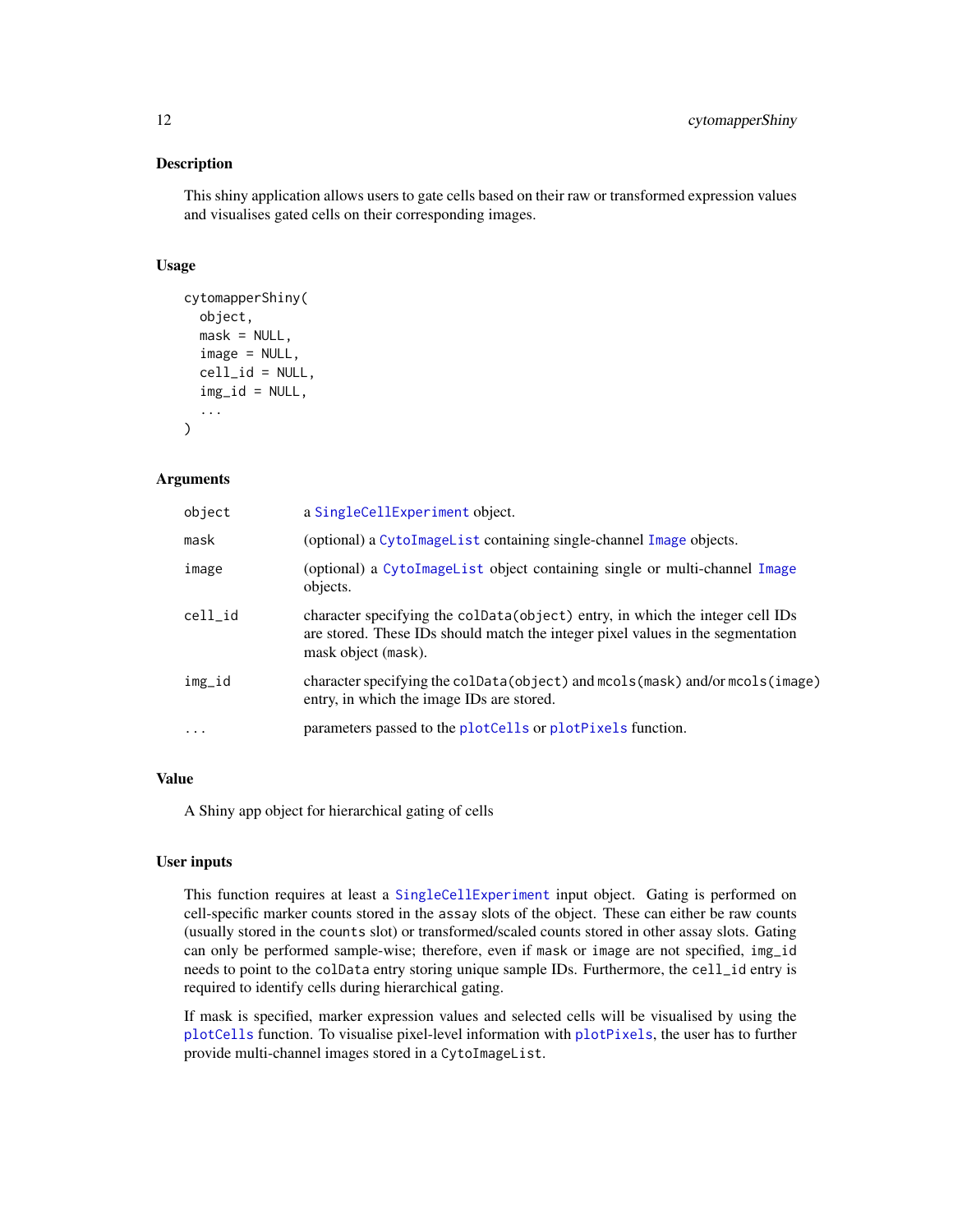#### <span id="page-12-0"></span>cytomapperShiny 13

#### The user interface (UI)

The UI's body is composed of two tabs (*Scatter Plots* and *Images*). The side bar contains the *General Control* and *Plots* panels. Both panels can be collapsed; however only one can be expanded again.. Using the control panel, the user can set the number of plots, which sample to display and which assay slot to use for plotting expression. The *Plots* panel can be used to select up to two markers per plot. A one-marker selection is displayed as violin and jittered points, two markers are shown as scatter plot. To define a subset of cells, the user can draw gates on the plots. When using multiple plots, the gate applied in a plot will define the subset of cells displayed in the next plot. The number of plots, the marker selection and the applied gates will be transferred when switching between samples. When switching markers or assay slots, the gates will be removed.

By switching to the Images tab, the user can inspect marker expression levels and the result of the gating. This requires either an entry to mask and (optionally) image. Depending on the input, the left image visualises the expression of the selected markers by using [plotCells](#page-20-1) (if mask is supplied) or [plotPixels](#page-23-1) (if image is supplied). Displayed markers can be changed using the dropdown menu. If images are provided, the user can change the contrast of the selected markers. The right image colors (masks) or outlines (images) gated cells. Both the left and the right image come with a zoom-in functionality.

The header section of the shiny allows to hide the side bar, to download selected cells (see below), or to display the sessionInfo output and the *Help* section (see below).

#### Download of gated cells

The user can download the selected cells in form of a [SingleCellExperiment](#page-0-0) object. The output is a subset of the input SingleCellExperiment object. The downloaded object (in form of a .rds file) contains a new colData entry containing the label of the subset defined by the user (using the *Cell label* argument). The cell label is stored in colData(object)\$cytomapper\_CellLabel

The metadata slot of the [SingleCellExperiment](#page-0-0) object will be converted to a list. It contains the original metadata (metadata(object)\$metadata), gating parameters (e.g. metadata(object)\$cytomapper\_gate\_1), sessionInfo() output (metadata(object)\$cytomapper\_SessionInfo), and the date (metadata(object)\$cytomapper\_Gati

#### Passing further parameters

To customise the visual output of cytomapperShiny, refer to [plotting-param](#page-26-1). Further arguments can be passed to the [plotCells](#page-20-1) and [plotPixels](#page-23-1) function. As an example: To avoid interpolation of output images, set interpolate = FALSE. Passing the parameter interpolate = FALSE will make images less blurry, which might be useful while using the zoom-in functionality of cytomapperShiny .

## Getting further help

Please refer to the *Help* section found when clicking the '?' button in the upper right corner. The *Help* section contains a recommended workflow on how to use the app.

## Author(s)

Nils Eling (<nils.eling@dqbm.uzh.ch>) Tobias Hoch (<tobias.hoch@dqbm.uzh.ch>)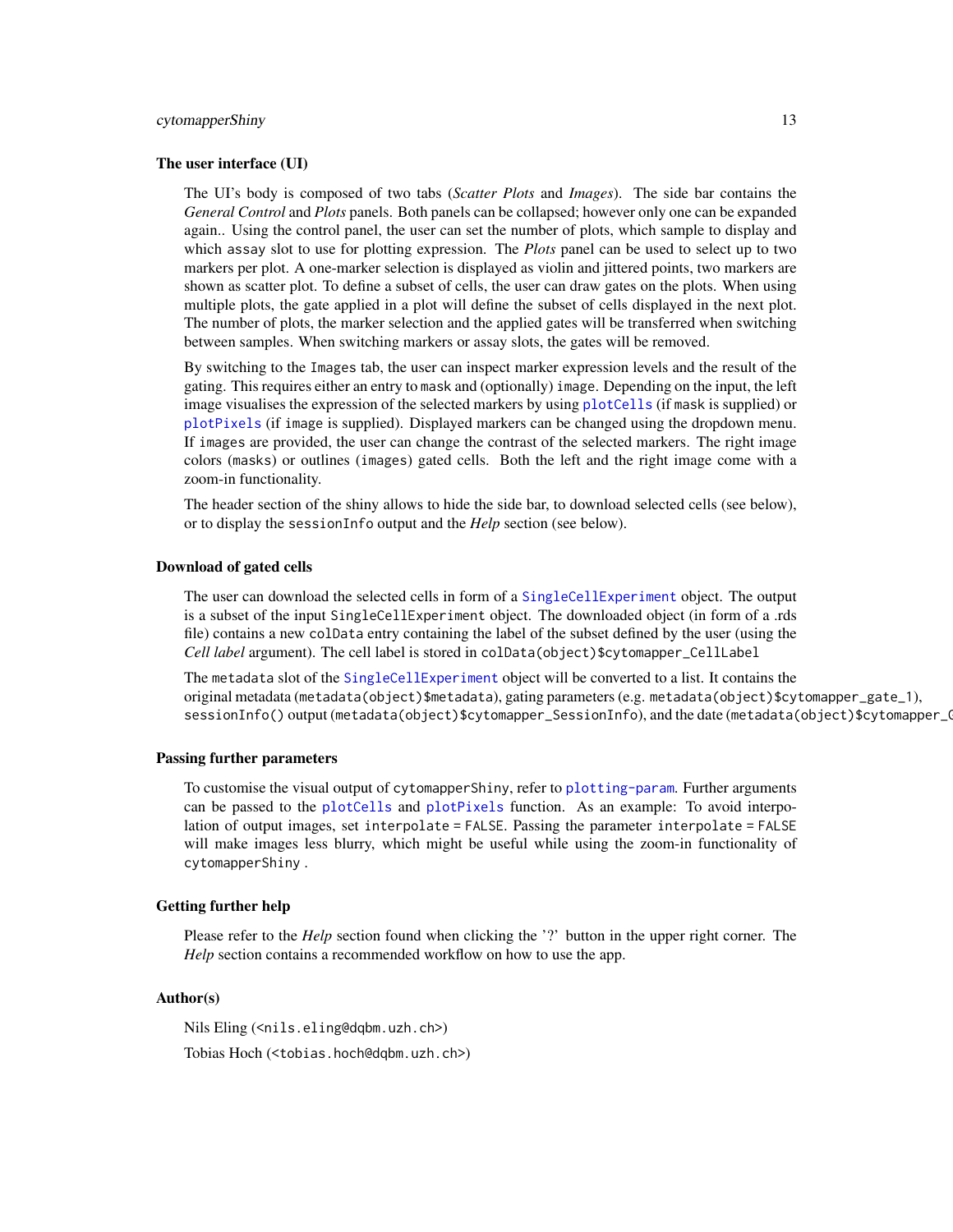## See Also

[plotCells](#page-20-1) and [plotPixels](#page-23-1) for the main plotting functions

## Examples

```
## Only run this example in interactive R sessions
if (interactive()) {
  # Load example data sets
  data("pancreasSCE")
  data("pancreasImages")
  data("pancreasMasks")
  # Use shiny with SCE object, images and masks
  cytomapperShiny(object = pancreasSCE, mask = pancreasMasks,
                 image = pancreasImages, cell_id = "CellNb",
                 img_id = "ImageNb")
   # Use shiny with SCE object and masks
  cytomapperShiny(object = pancreasSCE, mask = pancreasMasks,
                 cell_id = "CellNb", img_id = "ImageNb")# Use shiny with SCE object only
  cytomapperShiny(object = pancreasSCE,
                cell_id = "CellNb", img_id = "ImageNb")
}
```
<span id="page-13-1"></span>loadImages *Read images into CytoImageList object*

## Description

Function to read in single- or multi-channel images from a specified path or file. The function returns a [CytoImageList](#page-3-1) object containing one image per slot. Supported file extensions are: '.tiff', '.tif', '.png', '.jpeg', '.jpg', ".h5".

## Usage

```
loadImages(
  x,
 pattern = NULL,
  on_disk = FALSE,
 h5FilesPath = NULL,
  name = NULL,
 BPPARAM = SerialParam(),
  ...
)
```
<span id="page-13-0"></span>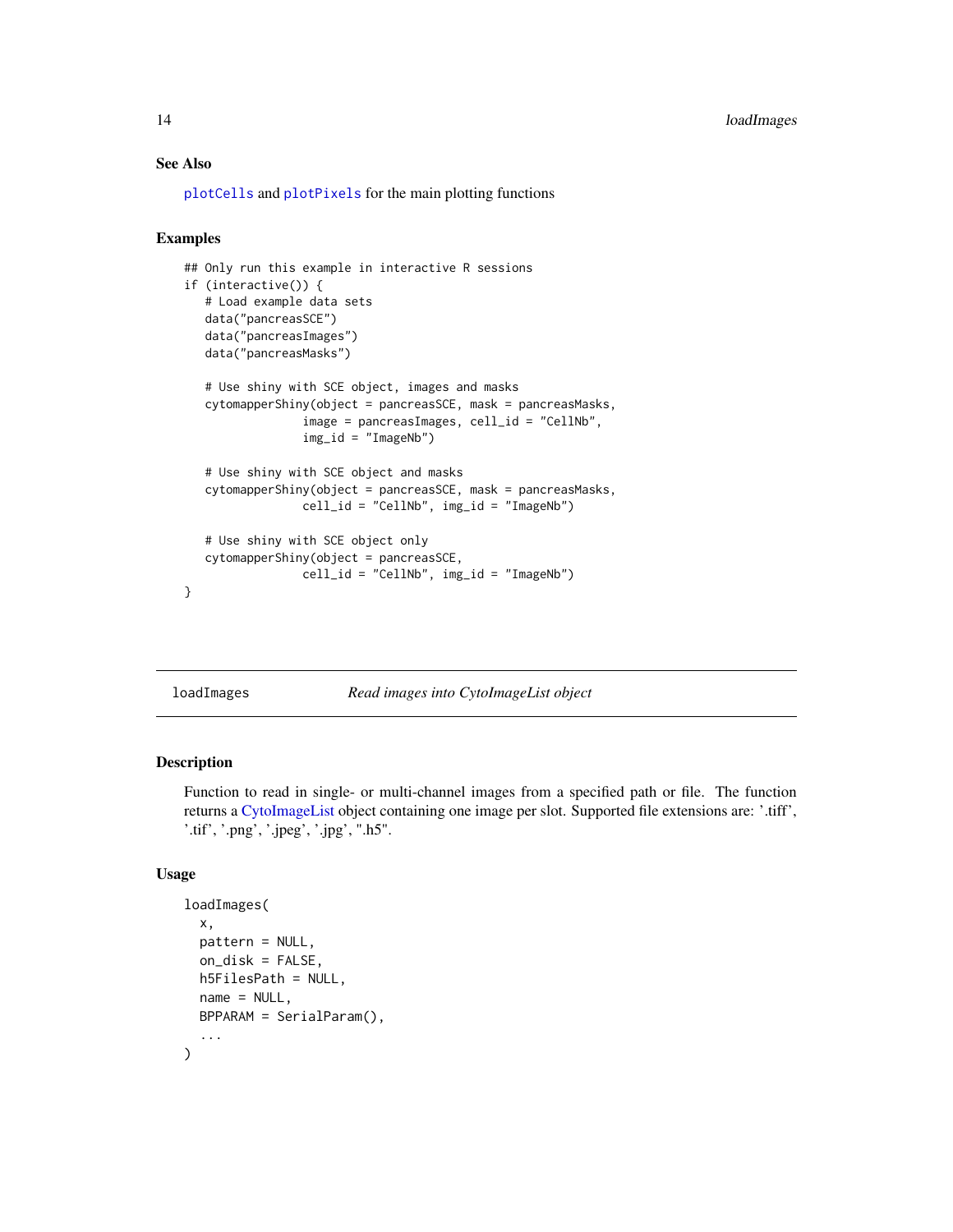## <span id="page-14-0"></span>loadImages 15

#### Arguments

| X              | The function takes a variety of possible character inputs:                                                                                                                                                                  |
|----------------|-----------------------------------------------------------------------------------------------------------------------------------------------------------------------------------------------------------------------------|
|                | A single file Full path and file name of an individual image file.                                                                                                                                                          |
|                | <b>A path</b> A path to where image files are located.                                                                                                                                                                      |
|                | A vector of files A character vector where each entry represents an individual<br>file.                                                                                                                                     |
| pattern        | Character inputs of the following form:                                                                                                                                                                                     |
|                | A single character A pattern to search for in the specified path (regular expres-<br>sions are supported).                                                                                                                  |
|                | A character vector Unique entries are matched against file names in the spec-<br>ified path.                                                                                                                                |
| on_disk        | Logical indicating if images in form of HDF5Array objects (as .h5 files) should<br>be stored on disk rather than in memory.                                                                                                 |
| h5FilesPath    | path to where the .h5 files for on disk representation are stored. This path needs<br>to be defined when on_disk = TRUE. When files should only temporarily be<br>stored on disk, please set h5FilesPath = getHDF5DumpDir() |
| name           | (if reading in .h5 files) a single character, a character vector of length equal to<br>the length of x or NULL. See details for how to set name.                                                                            |
| <b>BPPARAM</b> | parameters for parallelised reading in of images. This is only recommended for<br>very large images. See MulticoreParam for information on how to use multiple<br>cores for parallelised processing.                        |
| $\ddotsc$      | arguments passed to the readImage function.                                                                                                                                                                                 |

#### Value

A [CytoImageList](#page-3-1) object

## Reading in 16-bit integer images

To correctly read in the original integer values of 16-bit, the as.is = TRUE parameter needs to be added to the function call. This will prevent the [readTIFF](#page-0-0) function to re-scale integer values.

## Loading specific images

This function loads images via the [readImage](#page-0-0) function and stores them in a CytoImageList object. In the simplest case,  $x$  is an image file name. If  $x$  is a path, the pattern argument can be used to select image names with certain patterns. For convenience, pattern also takes a vector of characters (e.g. a colData entry in a [SingleCellExperiment](#page-0-0) object) to select by unique image names. Furthermore, a vector of image names can be provided to read in multiple images.

## Reading in .h5 files

When reading in .h5 files by default the loadImages function will try to read in the dataset with the same name as the .h5 file from within the file. If datasets are stored with different names, the name argument must be specified. This can either be a single character if datasets across all files are named the same or a character vector of the same length as x indicating the dataset name within each .h5 file. By default, the images/datasets are not read into memory when stored in .h5 files.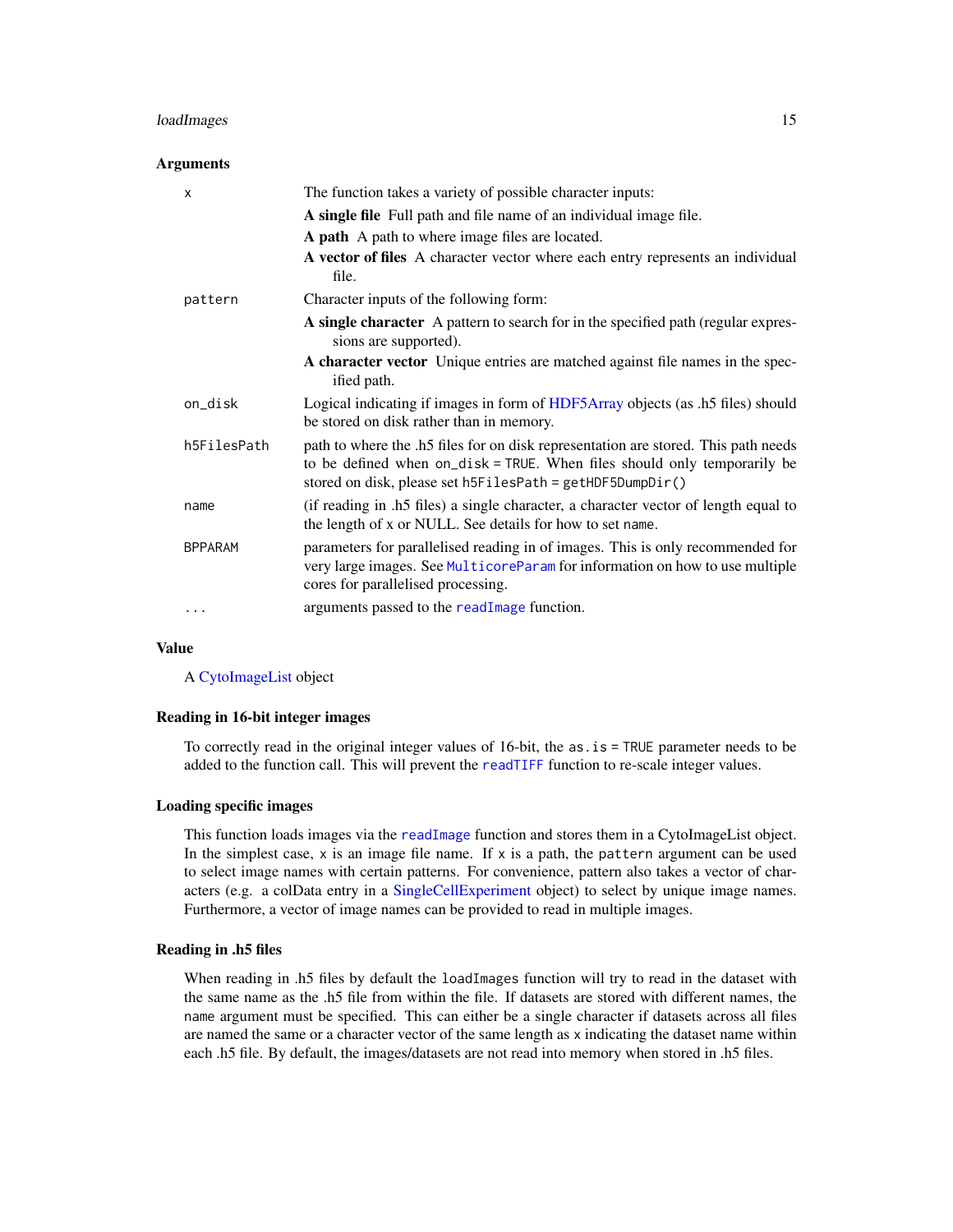#### Author(s)

Nils Eling (<nils.eling@dqbm.uzh.ch>), Nicolas Damond (<nicolas.damond@dqbm.uzh.ch>)

#### See Also

[readImage](#page-0-0), for reading in individual images.

#### Examples

```
# Providing a single file
single.image <- system.file("extdata/E34_mask.tiff", package = "cytomapper")
single.image <- loadImages(single.image)
# Providing a path and pattern
path.to.images <- system.file("extdata", package = "cytomapper")
image.list <- loadImages(path.to.images, pattern = "mask.tiff")
# Providing multiple patterns
data(pancreasSCE)
path.to.images <- system.file("extdata", package = "cytomapper")
image.list <- loadImages(path.to.images, pattern = pancreasSCE$MaskName)
# Providing multiple files
list.images <- list.files(system.file("extdata", package = "cytomapper"),
                            pattern = "_mask.tiff", full.names = TRUE)
image.list <- loadImages(list.images)
# On disk representation
path.to.images <- system.file("extdata", package = "cytomapper")
image.list <- loadImages(path.to.images, pattern = "mask.tiff",
                            on_disk = TRUE,
                            h5FilesPath = HDF5Array::getHDF5DumpDir())
# Parallel processing
path.to.images <- system.file("extdata", package = "cytomapper")
image.list <- loadImages(path.to.images, pattern = "mask.tiff",
                            BPPARAM = BiocParallel::MulticoreParam())
```
measureObjects *Compute morphological and intensity features from objects on images.*

#### Description

For each object (e.g. cell) identified by segmentation, the measureObjects function computes intensity features (also referred to as basic features; e.g. mean intensity), shape features (e.g. area), moment features (e.g. position) and haralick features. These features are returned in form of a [SingleCellExperiment](#page-0-0) object.

<span id="page-15-0"></span>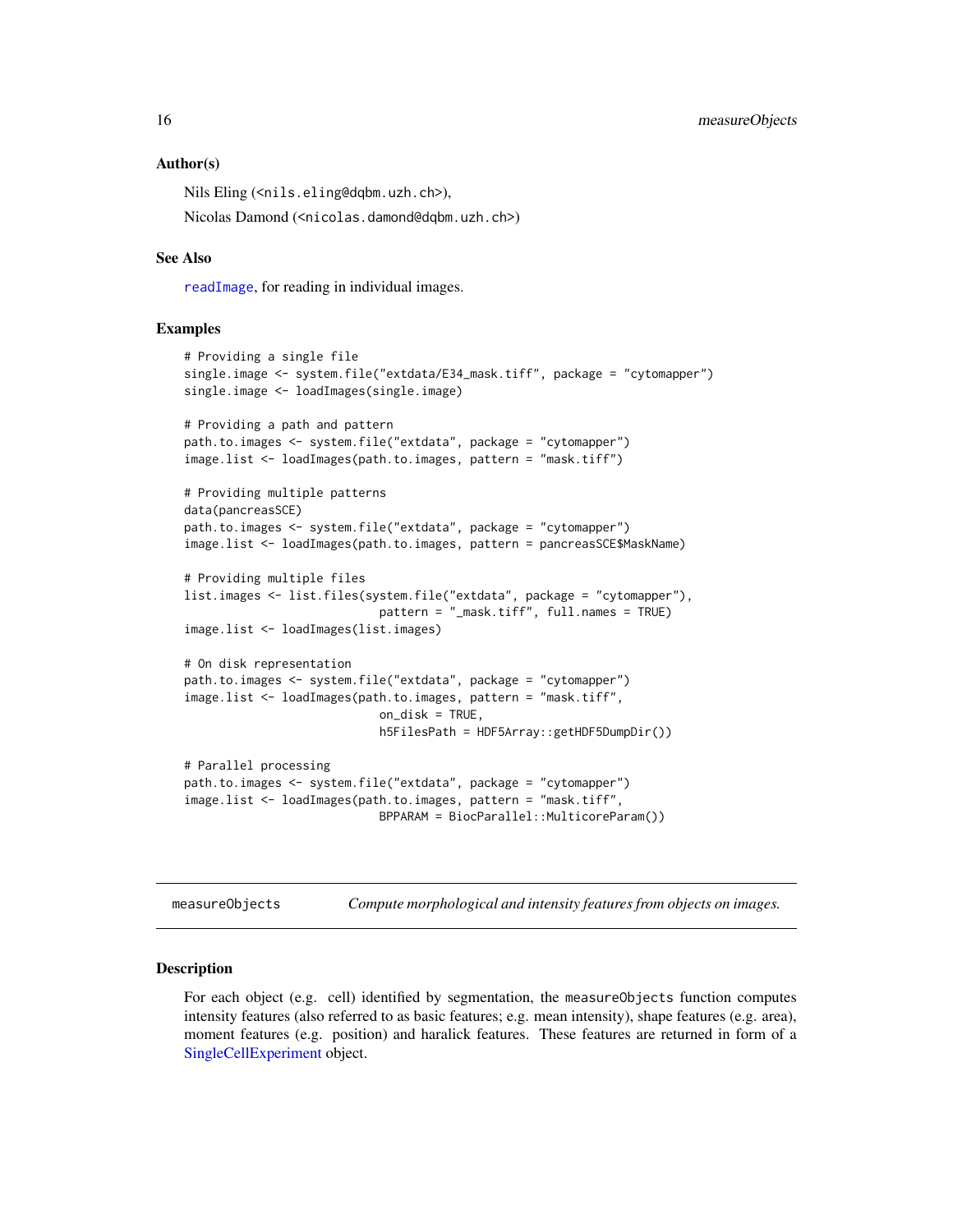## <span id="page-16-0"></span>measureObjects 17

## Usage

```
measureObjects(
 mask,
  image,
  img_id,
  feature_types = c("basic", "shape", "moment"),
 basic_feature = "mean",
 basic_quantiles = NULL,
 shape_feature = c("area", "radius.mean"),
 moment_feature = c("cx", "cy", "majoraxis", "eccentricity"),
 haralick_feature = NULL,
 haralick_nbins = 32,
 haralick_scales = c(1, 2),
 BPPARAM = SerialParam()
)
```
## Arguments

| mask             | a CytoImageList object containing single-channel Image or HDF5Array ob-<br>jects. Segmentation masks must contain integer pixel values where groups of<br>pixels correspond to objects.                                                                                                                                                                           |  |
|------------------|-------------------------------------------------------------------------------------------------------------------------------------------------------------------------------------------------------------------------------------------------------------------------------------------------------------------------------------------------------------------|--|
| image            | a CytoImageList object containing single or multi-channel Image or HDF5Array<br>objects, where each channel indicates the measured pixel intensities.                                                                                                                                                                                                             |  |
| img_id           | character specifying the mcols(image) and mcols(mask) entry, in which the<br>image IDs are stored.                                                                                                                                                                                                                                                                |  |
| feature_types    | character vector or string indicating which features to compute. Needs to contain<br>"basic". Optionally, "shape", "moment" and "haralick" are allowed. Default<br>"basic", "shape" and "moment".                                                                                                                                                                 |  |
| basic_feature    | string indicating which intensity measurement per object and channel should be<br>used to populate the counts(x) slot; where x is the returned SingleCellExperiment<br>object. Default "mean" but "sd", "mad" and "q*" allowed. Here, * indicates<br>the computed quantile (see basic_quantiles).                                                                 |  |
| basic_quantiles  |                                                                                                                                                                                                                                                                                                                                                                   |  |
|                  | numeric vector or single number indicating which quantiles to compute. Default<br>none.                                                                                                                                                                                                                                                                           |  |
| shape_feature    | string or character vector specifying which shape features to compute. De-<br>fault "area" and "radius.mean". Allowed entries are: "area", "perimeter",<br>"radius.mean", "radius.sd", "radius.max", "radius.min".                                                                                                                                                |  |
| moment_feature   | string or character vector indicating which moment features to compute. Default<br>"cx", "cy", "majoraxis", and "eccentricity". Other allowed features are<br>"theta". Here moment features are only computed on the segmentation mask<br>without incorporating pixel intensities. Therefore, "cx" and "cy" are the x and<br>y coordinates of the cell centroids. |  |
| haralick_feature |                                                                                                                                                                                                                                                                                                                                                                   |  |
|                  | string or character vector indicating which haralick features to compute. De-<br>fault none. Allowed are the 13 haralick features: "asm", "con", "cor", "var",<br>"idm", "sav", "sva", "sen", "ent", "dva", "den", "f12", "f13"                                                                                                                                   |  |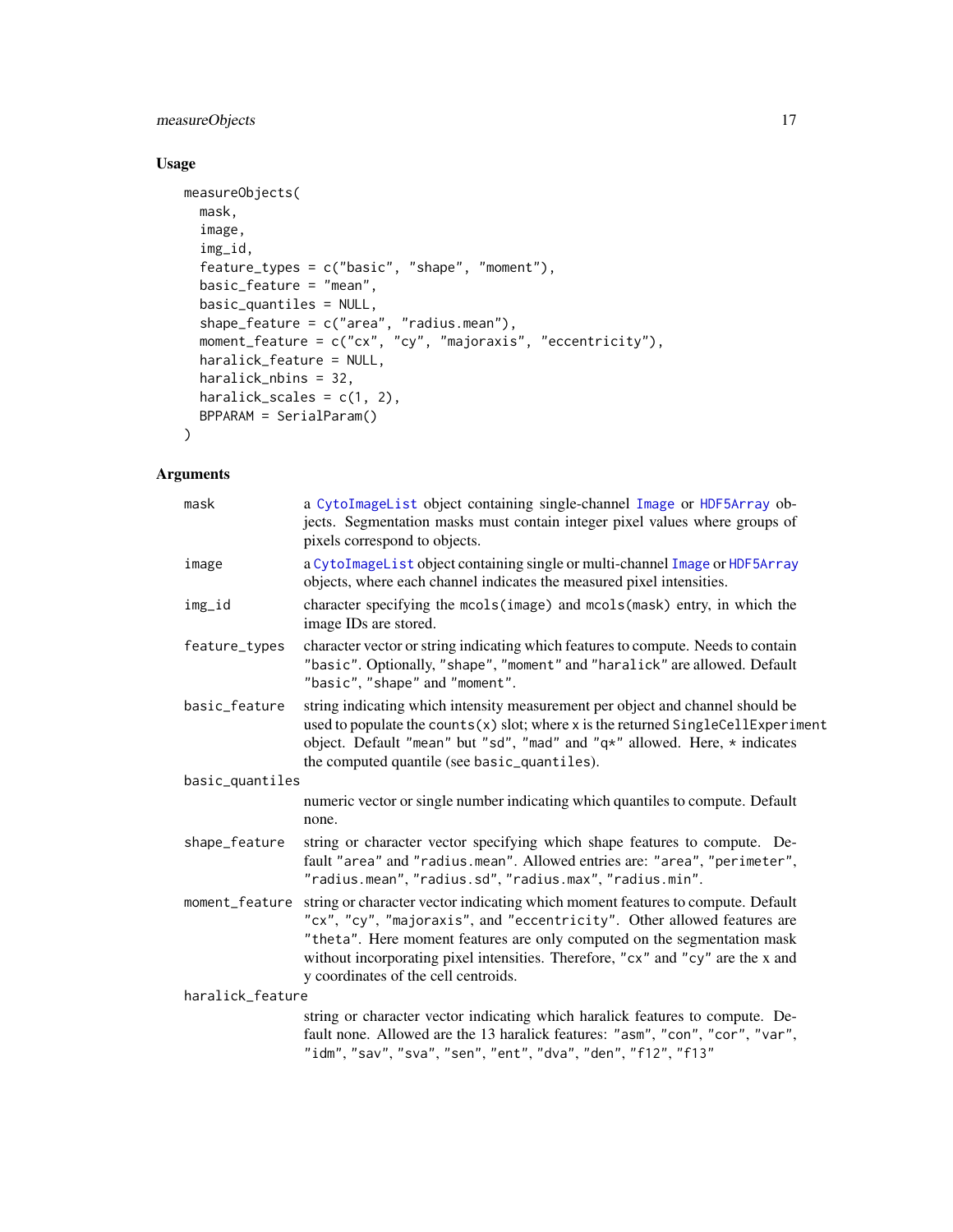<span id="page-17-0"></span>

|                 | haralick_nbins an integer indicating the number of bins used to compute the haralick matrix. |
|-----------------|----------------------------------------------------------------------------------------------|
|                 | Pixel intensities are binned in haralick_nbins discrete gray levels before com-              |
|                 | puting the haralick matrix.                                                                  |
| haralick_scales |                                                                                              |
|                 | an integer vector indicating the number of scales (distance at which to consider             |
|                 | neighbouring pixels) to use to compute the haralick features.                                |
| <b>BPPARAM</b>  | parameters for parallelised processing of images. See MulticoreParam for in-                 |
|                 | formation on how to use multiple cores for parallelised processing.                          |
|                 |                                                                                              |

#### Value

A [SingleCellExperiment](#page-0-0) object (see details)

#### The returned [SingleCellExperiment](#page-0-0) objects

The returned SingleCellExperiment object sce contains a single assay. This assay contains individual objects in columns and channels in rows. Each entry summarises the intensities per object and channel. This summary statistic is typically the mean intensity per object and channel. However, other summary statistics can be computed. When the mean intensity per object and channel is computed (default), the assay is accessible via counts(sce). Otherwise, the assay needs to be accessed via assay(sce, "counts\_\*"), where  $*$  indicates the argument to basic\_feature.

The colData(x) entry is populated by the computed shape, moment and haralick features per object. The prefix of the feature names indicate whether these features correspond to shape (s.), moment (m.) or haralick (h.) features. Default features are the following:

- s.areaobject size in pixels
- s.radius.meanmean object radius in pixels
- m.cxx centroid position of object
- m.cyy centroid position of object
- m.majoraxismajor axis length in pixels of elliptical fit
- m.eccentricityelliptical eccentricity. 1 meaning straight line and 0 meaning circle.

#### Computing quantiles

Sometimes it can be useful to describe the summarised pixel intensity per object and channel not in terms of the mean but some quantile of the pixel distribution. For example, to compute the median pixel intensity per object and channel, set basic\_feature = "q05" and basic\_quantiles = 0.5.

#### Author(s)

Nils Eling (<nils.eling@dqbm.uzh.ch>),

#### See Also

[computeFeatures](#page-0-0), for detailed explanation for the computed features. [https://earlglynn.github](https://earlglynn.github.io/RNotes/package/EBImage/Haralick-Textural-Features.html). [io/RNotes/package/EBImage/Haralick-Textural-Features.html](https://earlglynn.github.io/RNotes/package/EBImage/Haralick-Textural-Features.html) for more discussion on the haralick features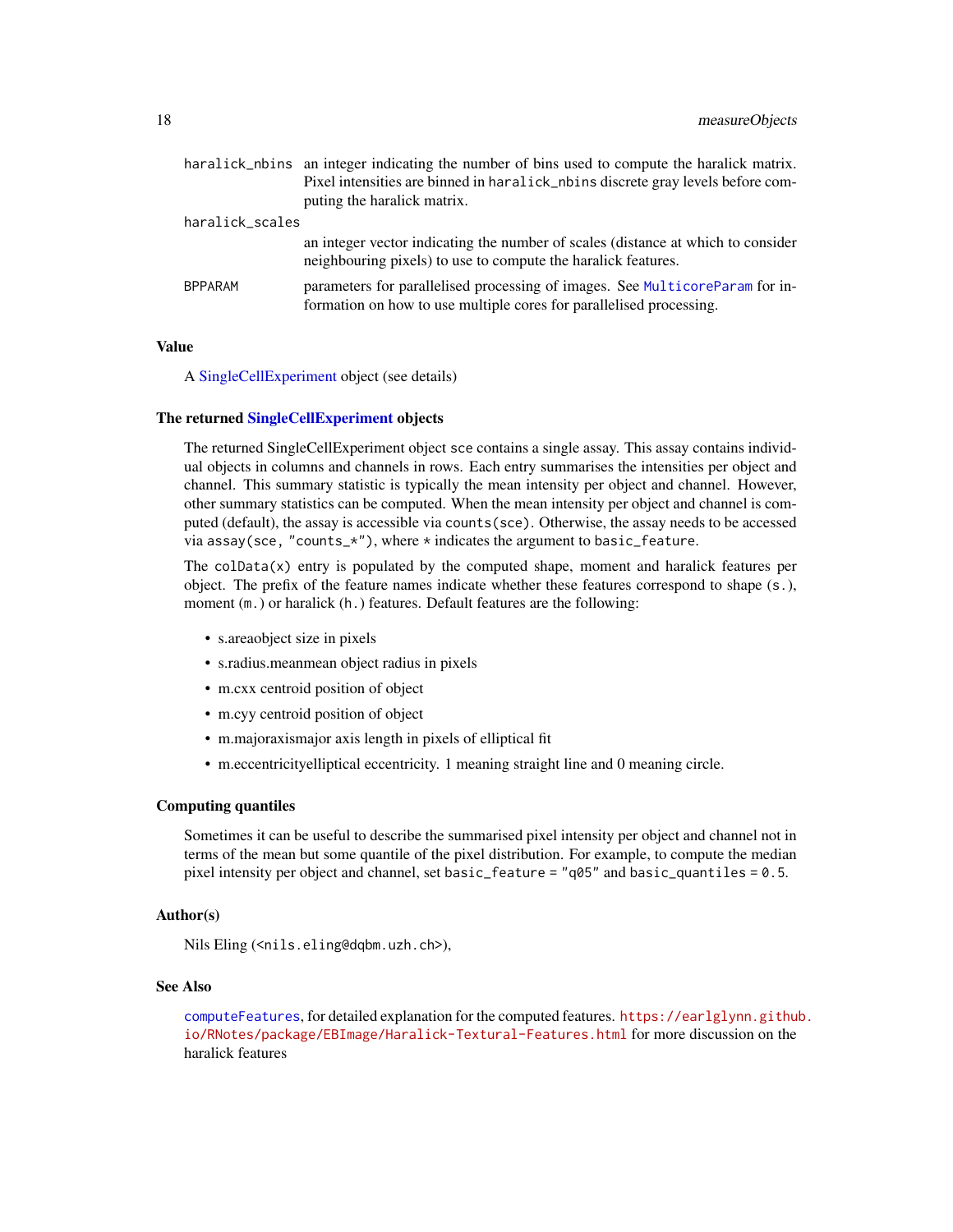## <span id="page-18-0"></span>pancreasImages 19

#### Examples

```
# Standard example
data(pancreasImages)
data(pancreasMasks)
sce <- measureObjects(pancreasMasks, pancreasImages, img_id = "ImageNb")
sce
# Compute only intensity feature
sce <- measureObjects(pancreasMasks, pancreasImages, img_id = "ImageNb",
                        feature_types = "basic")
colData(sce)
# Visualize on segmentation masks
plotCells(pancreasMasks, object = sce, img_id = "ImageNb",
            cell_id = "object_id", colour_by = "PIN")
```
<span id="page-18-1"></span>

pancreasImages *Example CytoImageList object of image files*

### Description

This [CytoImageList](#page-3-1) object contains multi-channel stacks of three images acquired by imaging mass cytometry. Each channel represents the pixel-intensities of each of the 5 measured proteins. The data is part of a imaging mass cytometry study on the progression of Type 1 diabetes and contains pancreas cells.

#### Usage

pancreasImages

#### Format

A CytoImageList object containing 3 [Image](#page-0-0) objects with 5 channels each. Channel names can be accessed via [?channelNames](#page-7-2).

#### References

[Damond, N. et al., A Map of Human Type 1 Diabetes Progression by Imaging Mass Cytometry,](https://www.sciencedirect.com/science/article/pii/S1550413118306910) [Cell Metabolism 29:3, 2019](https://www.sciencedirect.com/science/article/pii/S1550413118306910)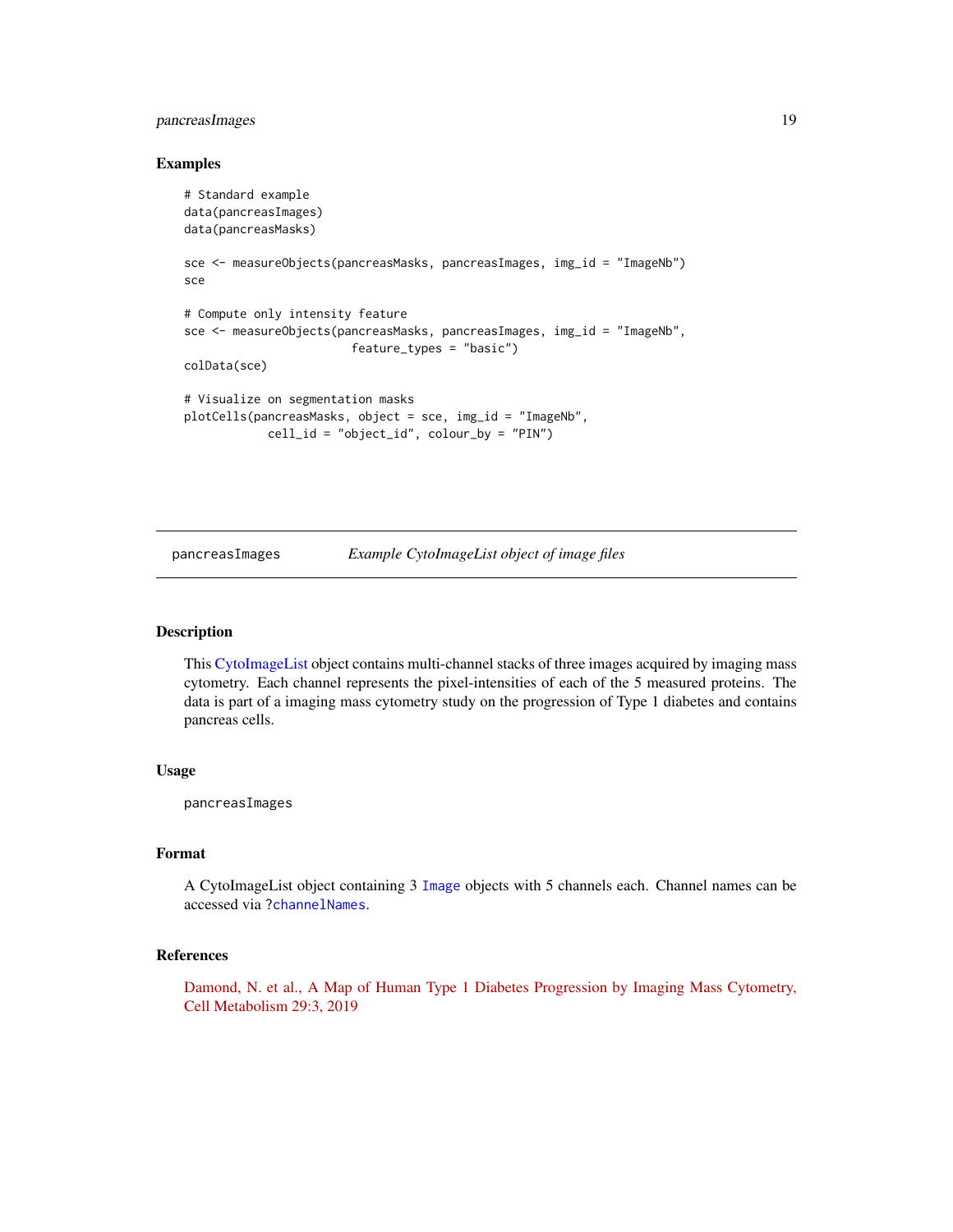#### **Description**

This [CytoImageList](#page-3-1) object contains single-channel images representing the segmentation masks after preprocessing of imaging mass cytometry data. The data is part of a imaging mass cytometry study on the progression of Type 1 diabetes and contains pancreas cells.

#### Usage

pancreasMasks

## Format

A CytoImageList object containing 3 [Image](#page-0-0) objects with 1 channel each. These images are the result to segmentation and associated to the images stored in the [pancreasImages](#page-18-1) object. Pixel values indicate the numeric cell identifier while a value of 0 represents the image background.

#### References

[Damond, N. et al., A Map of Human Type 1 Diabetes Progression by Imaging Mass Cytometry,](https://www.sciencedirect.com/science/article/pii/S1550413118306910) [Cell Metabolism 29:3, 2019](https://www.sciencedirect.com/science/article/pii/S1550413118306910)

pancreasSCE *Example SingleCellExperiment object*

## Description

This [SingleCellExperiment](#page-0-0) object contains the expression values of 5 proteins (rows) from 362 cells (columns) across 3 images. The data is part of a imaging mass cytometry study on the progression of Type 1 diabetes and therefore contains pancreas cells.

#### Usage

pancreasSCE

#### Format

A SingleCellExperiment object containing the raw and arcsinh-transformed mean pixel counts per cell as well as associated cell- and protein-specific metadata. Row names represent the names of the target proteins and column names represent the image name and cell id of each cell.

colData Cell-specific metadata where rownames represent the image name and cell id. It containins the

1. image number (ImageNb),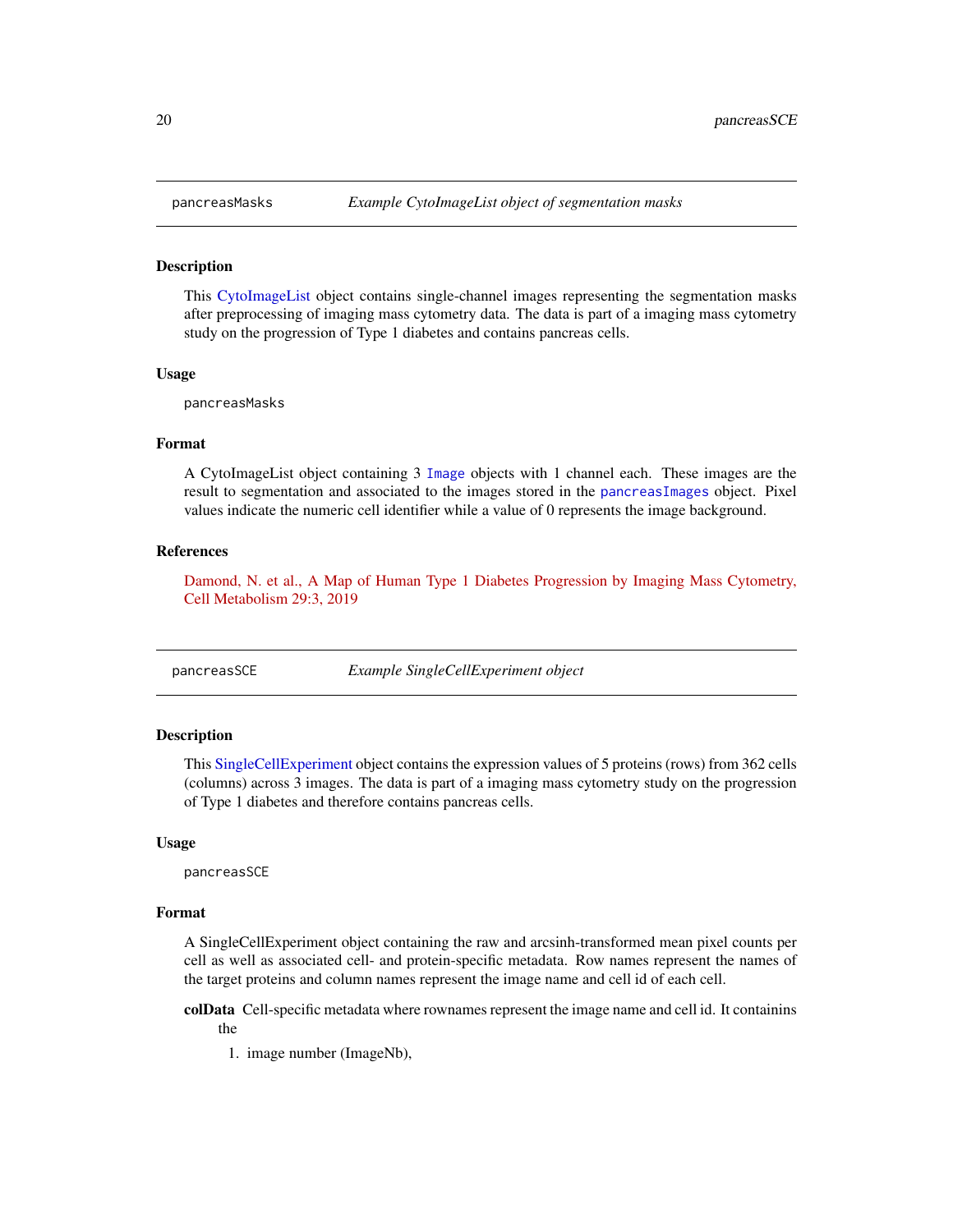#### <span id="page-20-0"></span>plotCells 21

- 2. cell number/identifier (CellNb),
- 3. spatial position on the image (Pos\_X, Pos\_Y),
- 4. the associated image name (ImageName, see ?["pancreasImages"](#page-18-1)),
- 5. the associated mask name (MaskName, see ?["pancreasMasks"](#page-19-1)),
- 6. a arbitrary cell-type label (CellType)
- 7. a logical (Pattern) indicating exocrine cells

rowData Protein-specific metadata where rownames represent the names of the target proteins. It contains the

- 1. channel number (frame),
- 2. metal tag of the antibody (MetalTag)
- 3. Target (the expanded name of the targeted protein)
- 4. clean\_Target (the abbreviated name of the targeted protein)
- assays List of protein expression counts containing:
	- 1. the raw expression counts (counts): mean pixel value per cell and protein
	- 2. arcsinh-transformed raw expression counts using a co-factor of 1 (exprs)

## References

[Damond, N. et al., A Map of Human Type 1 Diabetes Progression by Imaging Mass Cytometry,](https://www.sciencedirect.com/science/article/pii/S1550413118306910) [Cell Metabolism 29:3, 2019](https://www.sciencedirect.com/science/article/pii/S1550413118306910)

<span id="page-20-1"></span>

## Description

This function takes a [SingleCellExperiment](#page-0-0) and [CytoImageList](#page-3-1) object containing segmentation masks to colour cells by marker expression or metadata.

#### Usage

```
plotCells(
  mask,
  object = NULL,cell_id = NULL,img\_id = NULL,colour_by = NULL,
  outline_by = NULL,
  exprs_values = "counts",
  colour = NULL,
  ...
)
```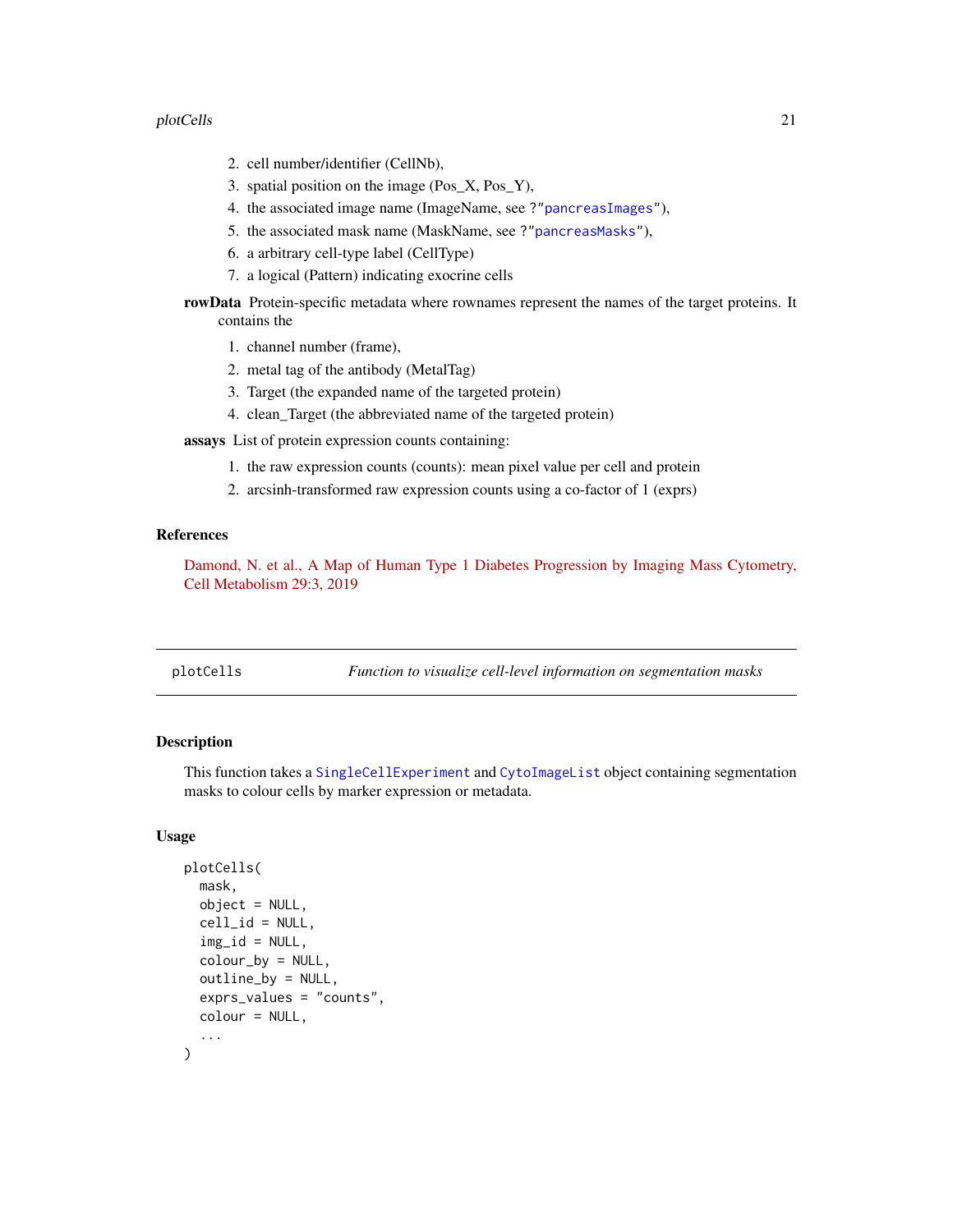#### <span id="page-21-0"></span>**Arguments**

| mask         | a CytoImageList containing single-channel Image objects (see section 'Seg-<br>mentation mask object' below).                                                                                                                                                                                                                                                               |
|--------------|----------------------------------------------------------------------------------------------------------------------------------------------------------------------------------------------------------------------------------------------------------------------------------------------------------------------------------------------------------------------------|
| object       | a SingleCellExperiment object.                                                                                                                                                                                                                                                                                                                                             |
| cell_id      | character specifying the colData(object) entry, in which the integer cell IDs<br>are stored. These IDs should match the integer pixel values in the segmentation<br>mask object.                                                                                                                                                                                           |
| img_id       | character specifying the colData(object) and mcols(mask) entry, in which<br>the image IDs are stored (see section 'Linking the SingleCellExperiment and<br>CytoImageList object' below)                                                                                                                                                                                    |
| colour_by    | character or character vector specifying the features (rownames(object)) or<br>metadata (colData(object) entry) used to colour individual cells. Cells can be<br>coloured by single colData(object) entries or by up to six features.                                                                                                                                      |
| outline_by   | single character indicating the colData(object) entry by which to outline in-<br>dividual cells.                                                                                                                                                                                                                                                                           |
| exprs_values | single character indicating which assay (object) entry to use when visualizing<br>feature counts.                                                                                                                                                                                                                                                                          |
| colour       | a list with names matching the entries to colour_by and/or outline_by. When<br>setting the colour for continous features, at least two colours need to be provided<br>indicating the colours for minimum and maximum values. When colouring dis-<br>crete vectors, a colour for each unique entry needs to be provided (see section<br>'Setting the colours' and examples) |
|              | Further arguments passed to?"plotting-param"                                                                                                                                                                                                                                                                                                                               |

## Value

a list if return\_images and/or return\_plot is TRUE (see ?["plotting-param"](#page-26-1)).

- plot: a single plot object (display = "all") or a list of plot objects (display = "single")
- images: a [SimpleList](#page-0-0) object containing three-colour [Image](#page-0-0) objects.

## Segmentation mask object

In the plotCells function, mask refers to a [CytoImageList](#page-3-1) object that contains a single or multiple segmentation masks in form of individual [Image](#page-0-0) objects. The function assumes that each object in the segmentation mask is a cell. The key features of such masks include:

- each Image object contains only one channel
- pixel values are integers indicating the cells' IDs or 0 (background)

#### Linking SingleCellExperiment and CytoImageList objects

To colour individual cells contained in the segmentation masks based on features and metadata stored in the SingleCellExperiment object, an img\_id and cell\_id entry needs to be provided. Image IDs are matched between the SingleCellExperiment and CytoImageList object via entries to the colData(object)[,img\_id] and the mcols(mask)[,img\_id] slots. Cell IDs are matched between the SingleCellExperiment and CytoImageList object via entries to colData(object)[, cell\_id] and the integer values of the segmentation masks.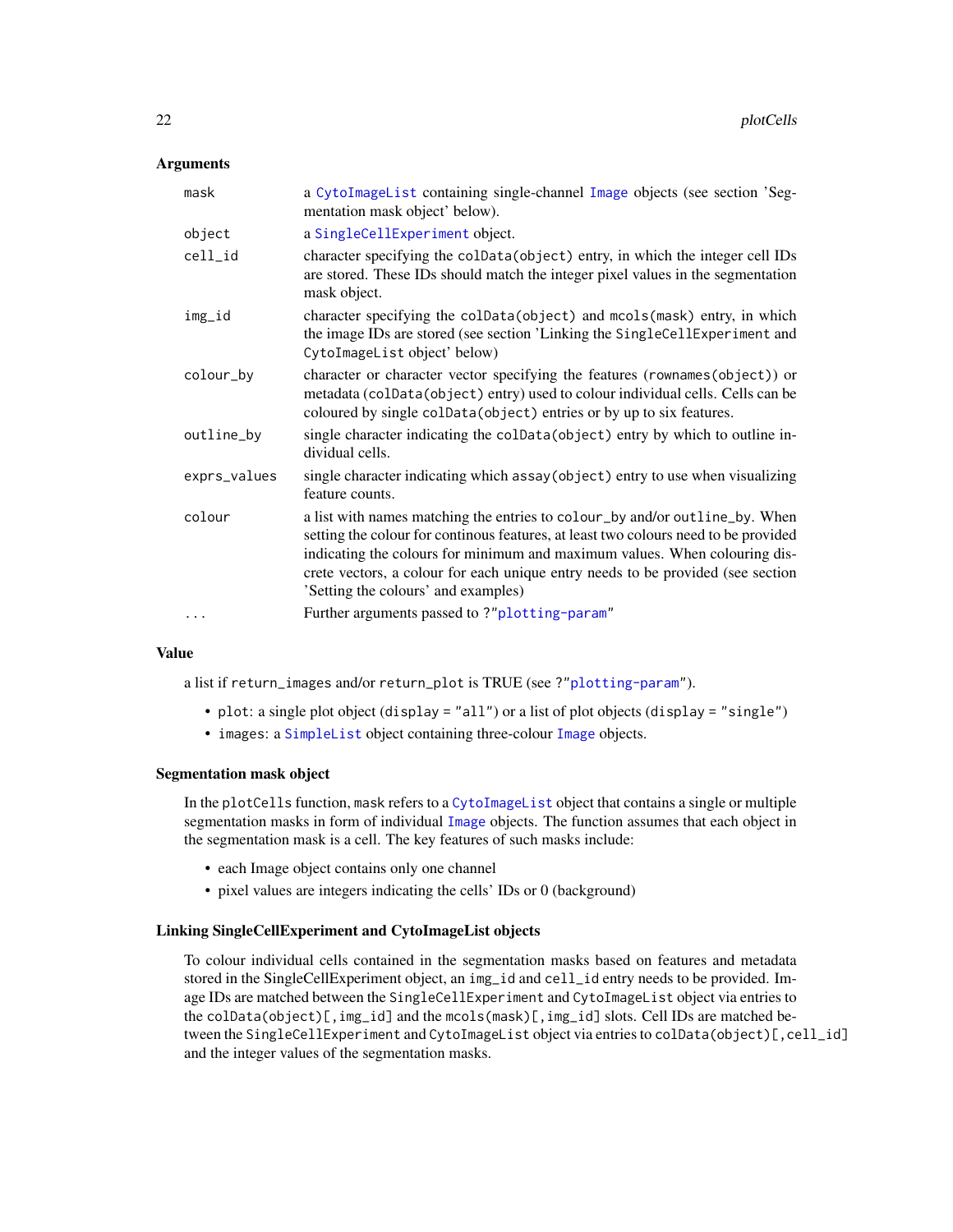#### <span id="page-22-0"></span>plotCells 23

#### Setting the colours

By default, features and metadata are coloured based on internally-set colours. To set new colours, a list object must be provided. The names of the object must correspond to the entries to colour\_by and/or outline\_by. When setting the colours for continous expression values or continous metadata entries, a vector of at least two colours need to be specified. These colours will be passed onto [colorRampPalette](#page-0-0) for interpolation. Discrete metadata entries can be coloured by specifying a named vector in which each entry corresponds to a unique entry to the metadata vector.

#### Subsetting the CytoImageList object

The CytoImageList object can be subsetted before calling the plotCells function. In that case, only the selected images are displayed.

#### Subsetting the SingleCellExperiment object

The SingleCellExperiment object can be subsetted before calling the plotCells function. In that case, only cells contained in the SingleCellExperiment object are coloured/outlined.

#### Colour scaling

When colouring features using the plotCells function, colours are scaled between the minimum and maximum per feature across the full assay contained in the SingleCellExperiment object. When subsetting images, cell-level expression is not scaled across the subsetted images but the whole SingleCellExperiment object. To avoid this, the SingleCellExperiment object can be subsetted to only contain the cells that should be displayed before plotting.

## Author(s)

Nils Eling (<nils.eling@dqbm.uzh.ch>)

Nicolas Damond (<nicolas.damond@dqbm.uzh.ch>)

## See Also

For further plotting parameters see ?["plotting-param"](#page-26-1)

#### Examples

```
data(pancreasMasks)
data(pancreasSCE)
# Visualize the masks
plotCells(pancreasMasks)
# Colour the masks based on averaged expression
plotCells(pancreasMasks, object = pancreasSCE, img_id = "ImageNb",
            cell_id = "CellNb", colour_by = c("CD99", "CDH"))
# Colour the masks based on metadata
plotCells(pancreasMasks, object = pancreasSCE, img_id = "ImageNb",
            cell_id = "CellNb", colour_by = "CellType")
```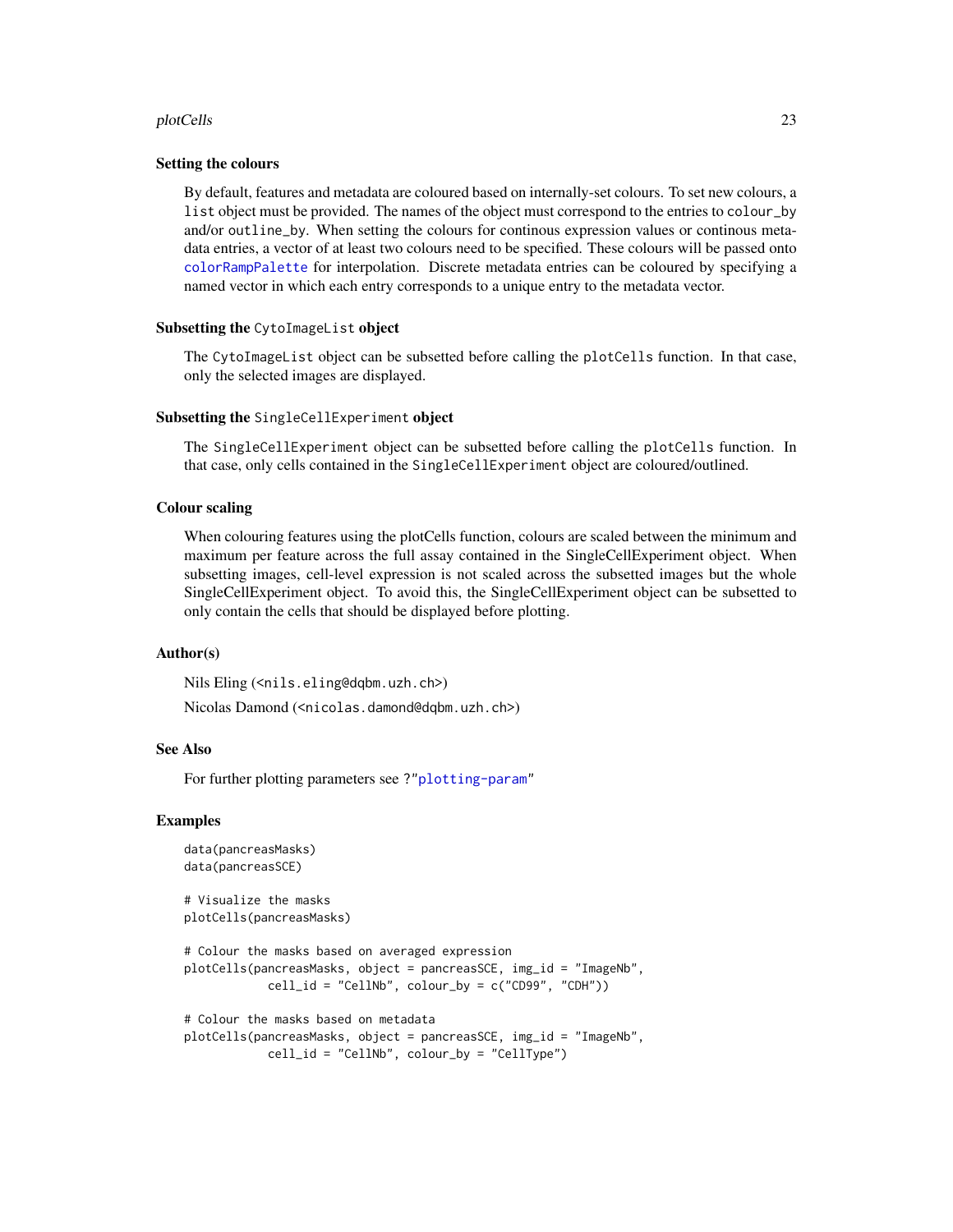```
# Outline the masks based on metadata
plotCells(pancreasMasks, object = pancreasSCE, img_id = "ImageNb",
            cell_id = "CellNb", colour_by = "CD99",
            outline_by = "CellType")
# Colour the masks based on arcsinh-transformed expression
plotCells(pancreasMasks, object = pancreasSCE, img_id = "ImageNb",
            cell_id = "CellNb", colour_by = "CD99",
            exprs_values = "exprs")
# Subset the images
cur_images <- getImages(pancreasMasks, 1:2)
plotCells(cur_images, object = pancreasSCE, img_id = "ImageNb",
            cell_id = "CellNb", colour_by = "CD99")
# Set colour
plotCells(pancreasMasks, object = pancreasSCE, img_id = "ImageNb",
            cell_id = "CellNb", colour_by = "CD99", outline_by = "CellType",
            color = list(CD99 = c("black", "red"),CellType = c(celltype_A = "blue",
                                        celltype_B = "green",
                                        celltype_C = "red"))
```
<span id="page-23-1"></span>

plotPixels *Function to visualize pixel-level information of multi-channel images*

#### Description

This function takes a [CytoImageList](#page-3-1) object to colour pixels by marker expression. Additionally, a [SingleCellExperiment](#page-0-0) object and CytoImageList object containing segmentation masks can be provided to outline cells based on metadata.

#### Usage

```
plotPixels(
  image,
  object = NULL,mask = NULL,cell_id = NULL,img_id = NULL,color_by = NULL,outline_by = NULL,
 bcg = NULL,
 colour = NULL,
  ...
)
```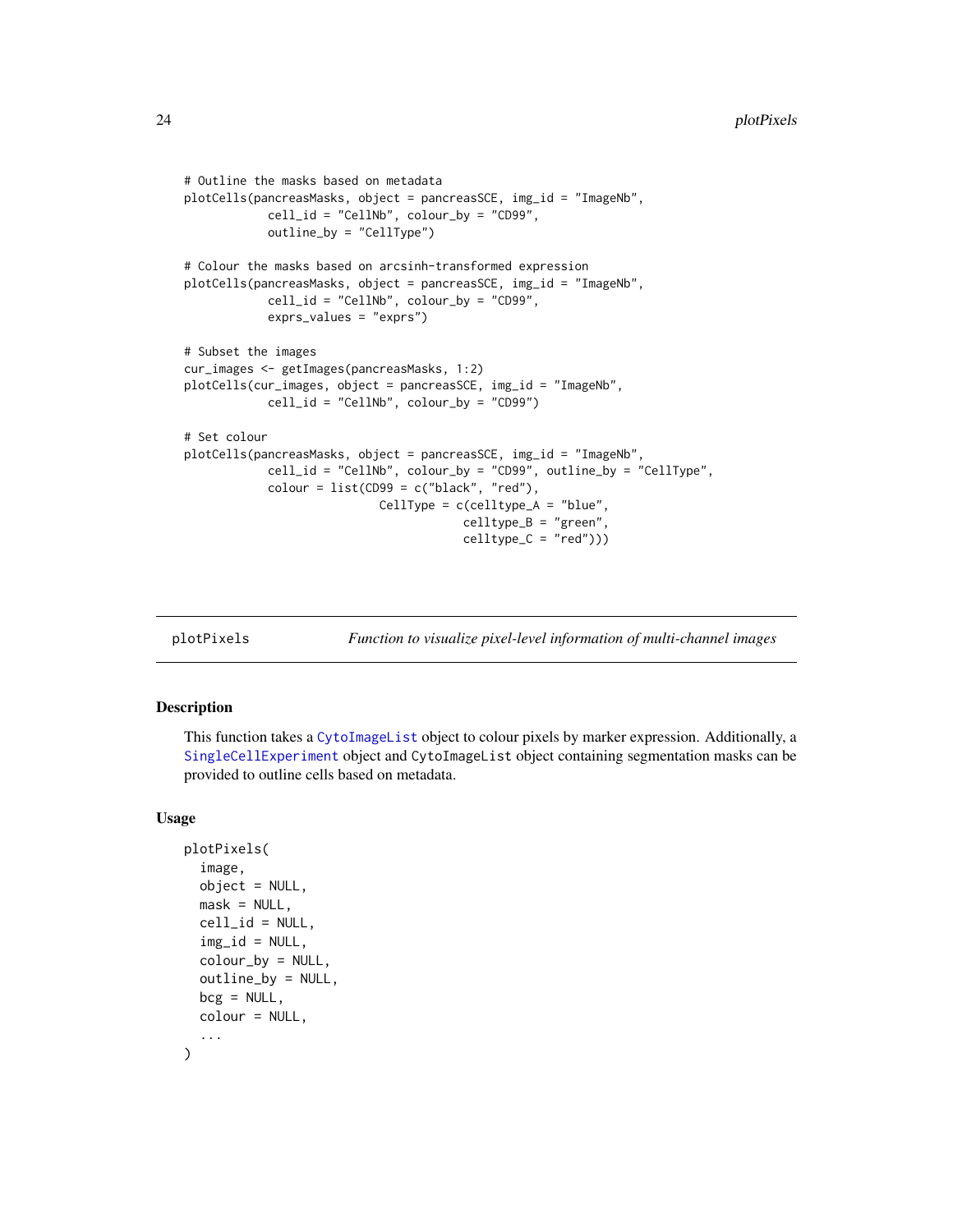#### <span id="page-24-0"></span>plotPixels 25

## Arguments

| image      | a CytoImageList object containing single or multi-channel Image objects (see<br>details below).                                                                                                                                                                                                                                                                            |
|------------|----------------------------------------------------------------------------------------------------------------------------------------------------------------------------------------------------------------------------------------------------------------------------------------------------------------------------------------------------------------------------|
| object     | an optional SingleCellExperiment object.                                                                                                                                                                                                                                                                                                                                   |
| mask       | an optional CytoImageList object containing segmentaion masks in form of<br>single-channel Image objects (see details below)                                                                                                                                                                                                                                               |
| cell_id    | character specifying the colData(object) entry, in which the integer cell IDs<br>are stored. These IDs should match the integer pixel values in the segmentation<br>mask object.                                                                                                                                                                                           |
| img_id     | character specifying the colData(object), mcols(image) and mcols(mask)<br>entry, in which the image IDs are stored (see section 'Linking the SingleCellExperiment<br>and CytoImageList objects' below)                                                                                                                                                                     |
| colour_by  | character or character vector specifying the features (contained in channelNames (image))<br>used to colour individual cells. Pixels can be coloured by up to six features.                                                                                                                                                                                                |
| outline_by | single character indicating the colData(object) entry by which to outline in-<br>dividual cells                                                                                                                                                                                                                                                                            |
| bcg        | a list with names matching the entries to colour_by. Each entry contains a<br>numeric vector of three entries:                                                                                                                                                                                                                                                             |
|            | 1. brightness value added to the specified channel                                                                                                                                                                                                                                                                                                                         |
|            | 2. contrast value multiplied with the specified channel                                                                                                                                                                                                                                                                                                                    |
|            | 3. gamma value (channel is exponentiated by this value)                                                                                                                                                                                                                                                                                                                    |
|            | Default is $c(0,1,1)$ .                                                                                                                                                                                                                                                                                                                                                    |
| colour     | a list with names matching the entries to colour_by and/or outline_by. When<br>setting the colour for continous features, at least two colours need to be provided<br>indicating the colours for minimum and maximum values. When outlining by<br>discrete values, a colour for each unique entry needs to be provided (see section<br>'Setting the colours' and examples) |
| $\cdots$   | Further arguments passed to?"plotting-param"                                                                                                                                                                                                                                                                                                                               |

## Value

a list if return\_images and/or return\_plot is TRUE (see ?["plotting-param"](#page-26-1)).

- plot: a single plot object (display = "all") or a list of plot objects (display = "single")
- images: a [SimpleList](#page-0-0) object containing three-colour [Image](#page-0-0) objects.

## Multi-channel image and segmentation mask objects

In the plotPixels function, image refers to a [CytoImageList](#page-3-1) object that contains a single or multiple single- or multi-channel [Image](#page-0-0) objects. Up to six channels can be overlayed to generate a composite image. When outlining cells, a [SingleCellExperiment](#page-0-0) object and [CytoImageList](#page-3-1) object containing segmentation masks must be provided. The function assumes that each object in the segmentation mask is a cell. The key features of such segmentation masks include:

- each Image object contains only one channel
- pixel values are integers indicating the cells' IDs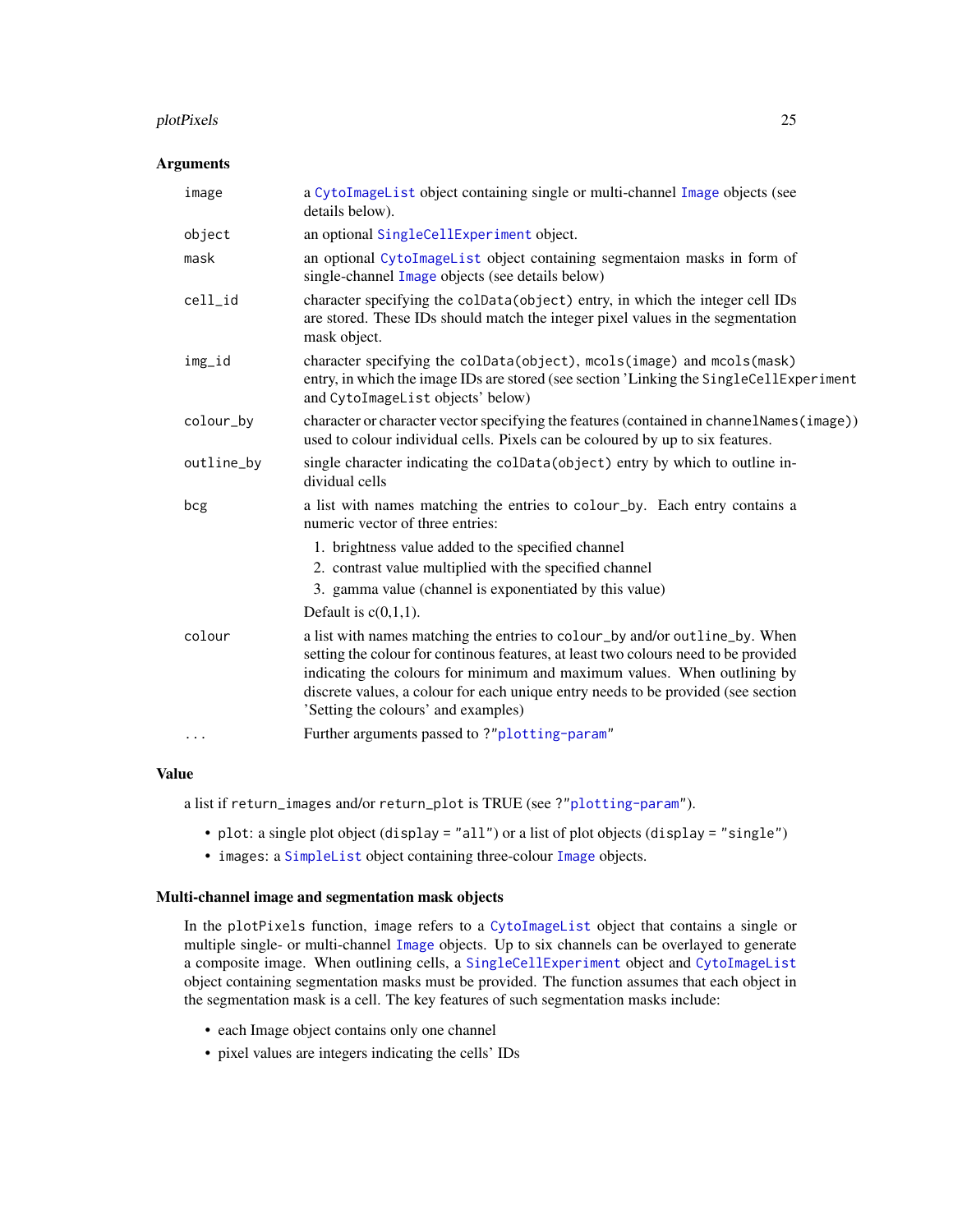#### <span id="page-25-0"></span>Linking SingleCellExperiment and CytoImageList objects

To outline individual cells contained in the segmentation masks based on metadata stored in the SingleCellExperiment object, an img\_id and cell\_id entry needs to be provided. Image IDs are matched between the SingleCellExperiment and CytoImageList objects via entries to the colData(object)[,img\_id], mcols(image)[,img\_id] and the mcols(image)[,img\_id] slots. Cell IDs are matched between the SingleCellExperiment and CytoImageList object via entries to colData(object)[,cell\_id] and the integer values of the segmentation masks.

#### Setting the colours

By default, features and metadata are coloured based on internally-set colours. To set new colours, a list object must be provided. The names of the object must correspond to the entries to colour\_by and/or outline\_by. When setting the colours for continous expression values or continous metadata entries, a vector of at least two colours need to be specified. These colours will be passed onto [colorRampPalette](#page-0-0) for interpolation. Cells can be outlined by discrete metadata entries when specifying a named vector in which each entry corresponds to a unique entry to the metadata vector.

#### Subsetting the CytoImageList objects

The CytoImageList object(s) can be subsetted before calling the plotPixels function. In that case, only the selected images are displayed.

#### Subsetting the SingleCellExperiment object

The SingleCellExperiment object can be subsetted before calling the plotPixels function. In that case, only cells contained in the SingleCellExperiment object are outlined.

#### Colour scaling

When plotting pixel intensities, colours are scaled to the minimum and maximum per channel across all images that are being displayed. Therefore, when subsetting images, displayed intensities might change. However, the colour legend will display the correct numeric minimum and maximum pixel intensity across all displayed images per channel.

#### Author(s)

Nils Eling (<nils.eling@dqbm.uzh.ch>)

Nicolas Damond (<nicolas.damond@dqbm.uzh.ch>)

## See Also

For further plotting parameters see ?["plotting-param"](#page-26-1). For instructions on how to normalize images see [normalize](#page-5-1).

#### Examples

```
data(pancreasMasks)
data(pancreasImages)
data(pancreasSCE)
```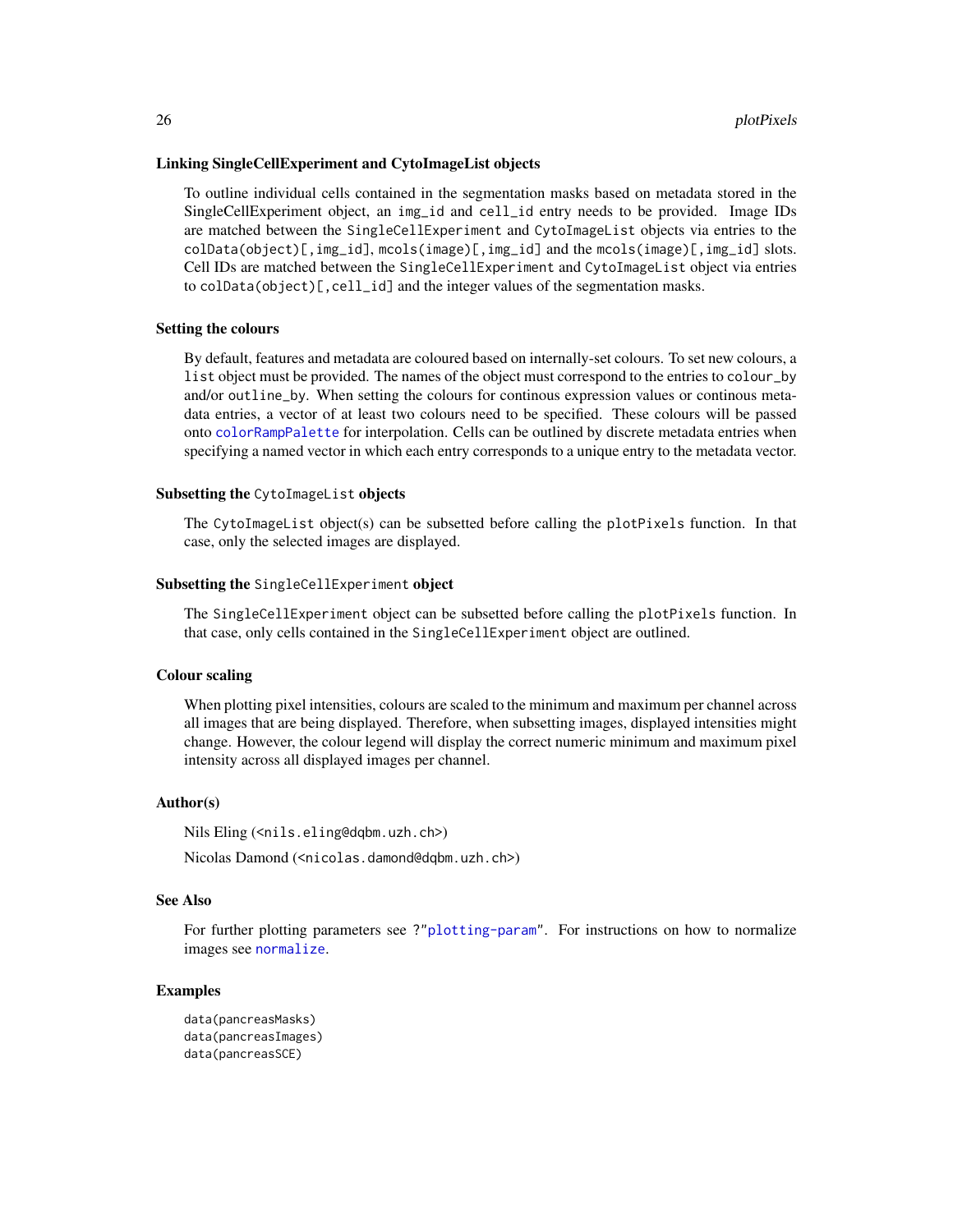```
# Visualize the images - by default the first channel
plotPixels(pancreasImages)
# Colour the channels
plotPixels(pancreasImages, colour_by = c("CD99", "CDH"))
# Outline the cells based on metadata
plotPixels(pancreasImages, object = pancreasSCE, mask = pancreasMasks,
            img_id = "ImageNb", cell_id = "CellNb",
            colour_by = c("CD99", "CDH"), outline_by = "CellType")
# Enhance individual channels
plotPixels(pancreasImages, colour_by = c("CD99", "CDH"),
            bcg = list(CD99 = c(0, 2, 1)))# Subset the images
cur_images <- getImages(pancreasImages, 1:2)
plotPixels(cur_images, colour_by = c("CD99", "CDH"))
# Set colour
plotPixels(pancreasImages, colour_by = c("CD99", "CDH"),
            colour = list(CD99 = c("black", "green"),
                            CDH = c("black", "blue")))
```
<span id="page-26-1"></span>plotting-param *Further plotting parameters for the cytomapper package*

## Description

The [plotCells](#page-20-1) and [plotPixels](#page-23-1) functions share a number of parameter that can be set to change the visual representation of plotted images.

## Arguments

|                   | missing colour a single character specifying a valid colour. Cells that are not contained in the<br>SingleCellExperiment object will be coloured based on missing_colour. In |
|-------------------|------------------------------------------------------------------------------------------------------------------------------------------------------------------------------|
|                   | the plotPixels function, missing_colour defines the outline of the cells if<br>outline_by is not set.                                                                        |
| background_colour |                                                                                                                                                                              |
|                   | (only plot Cells) a single character specifying a valid colour that is set as the<br>background of the image.                                                                |
| scale_bar         | a list specifying features of the scale bar. One or multiple of the following entries<br>are supported:                                                                      |
|                   | • length: numeric length in pixels (default 20% of the largest image width).                                                                                                 |
|                   | • label: single character specifying the scale bar label.                                                                                                                    |
|                   | • cex: numeric value indicating the size of the scale bar label.                                                                                                             |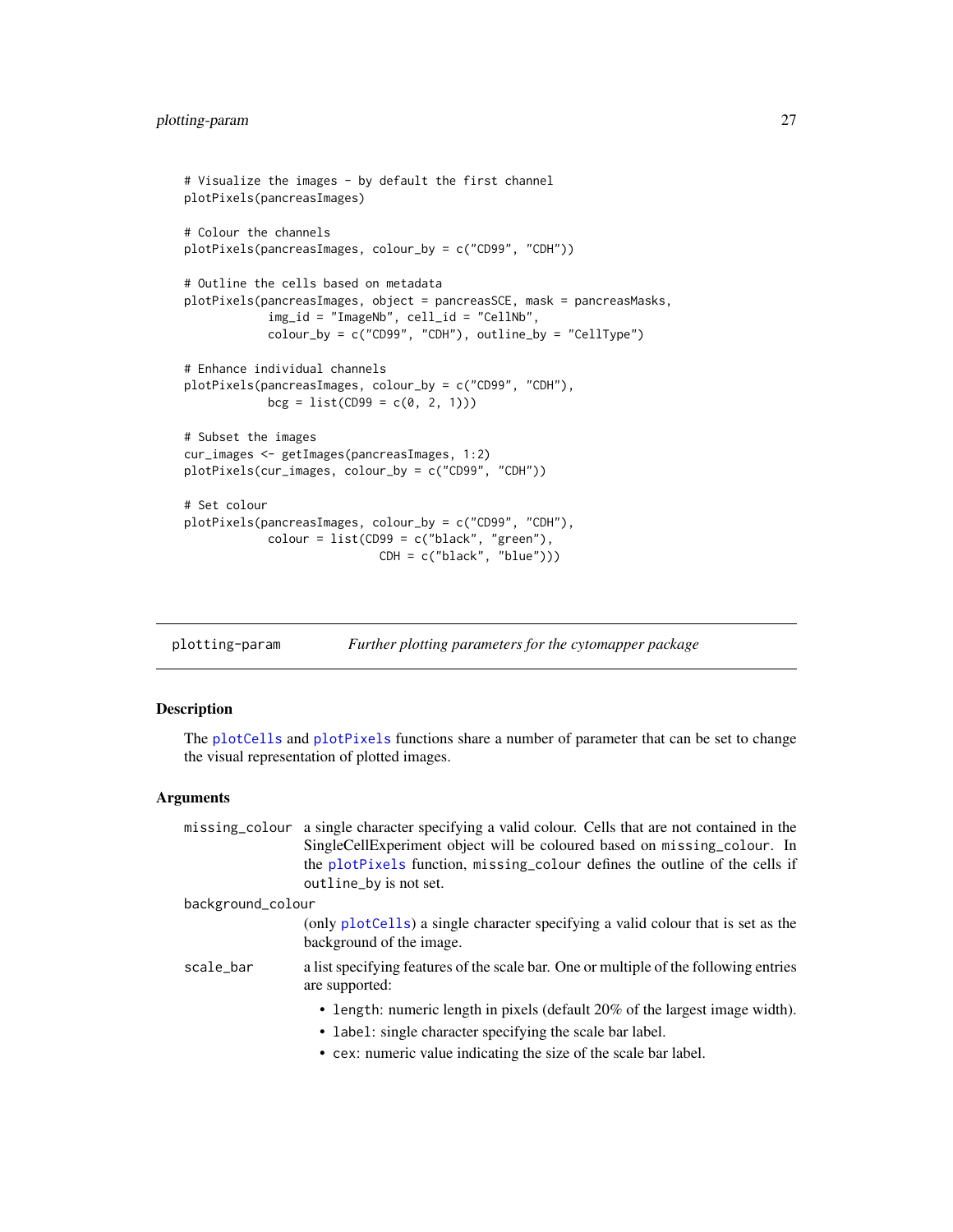<span id="page-27-0"></span>

|               | • lwidth: numeric value indicating the line width of the scale bar in pixels.<br>By default, the line width is adjusted relative to the maximum height of the<br>images.                                                                                                                                                                                                                                                                                                                                                                                                                                                                   |
|---------------|--------------------------------------------------------------------------------------------------------------------------------------------------------------------------------------------------------------------------------------------------------------------------------------------------------------------------------------------------------------------------------------------------------------------------------------------------------------------------------------------------------------------------------------------------------------------------------------------------------------------------------------------|
|               | • colour: single character specifying the colour of scale bar and label (de-<br>fault "white").                                                                                                                                                                                                                                                                                                                                                                                                                                                                                                                                            |
|               | · position: position of scale bar. Supported values: "topleft", "topright",<br>"bottomleft", "bottomright" (default "bottomright").                                                                                                                                                                                                                                                                                                                                                                                                                                                                                                        |
|               | • margin: vector of two numeric entries specifying the x and y margin be-<br>tween image boundary and the scale bar (default $c(10,10)$ ).                                                                                                                                                                                                                                                                                                                                                                                                                                                                                                 |
|               | • frame: either "all" to display scale bar on all images or a single number<br>specifying the image for which the scale bar should be displayed (default<br>"all").                                                                                                                                                                                                                                                                                                                                                                                                                                                                        |
|               | Plotting of the scale bar is suppressed if set to NULL.                                                                                                                                                                                                                                                                                                                                                                                                                                                                                                                                                                                    |
| image_title   | a list specifying features of the image titles. One or multiple of the following<br>entries are supported:                                                                                                                                                                                                                                                                                                                                                                                                                                                                                                                                 |
|               | • text: character vector of image titles. Same length as the CytoImageList<br>object.                                                                                                                                                                                                                                                                                                                                                                                                                                                                                                                                                      |
|               | • position: single character specifying the position of the title. Supported<br>entries: "top", "bottom", "topleft", "bottomleft", "topright", "bottomright"<br>(default "top").                                                                                                                                                                                                                                                                                                                                                                                                                                                           |
|               | • colour: single character specifying the colour of image title (default "white").                                                                                                                                                                                                                                                                                                                                                                                                                                                                                                                                                         |
|               | • margin: vector of two numeric entries specifying the x and y margin be-<br>tween image boundary and the image title (default $c(10,10)$ ).                                                                                                                                                                                                                                                                                                                                                                                                                                                                                               |
|               | • font: numeric entry specifying the font of the image title (default 1, see<br>par for details)                                                                                                                                                                                                                                                                                                                                                                                                                                                                                                                                           |
|               | • cex: numeric value indicating the size of the image title.                                                                                                                                                                                                                                                                                                                                                                                                                                                                                                                                                                               |
|               | Plotting of the image title is suppressed if set to NULL.                                                                                                                                                                                                                                                                                                                                                                                                                                                                                                                                                                                  |
| save_plot     | a list specifying how to save the plot. One or multiple of the following entries<br>are supported:                                                                                                                                                                                                                                                                                                                                                                                                                                                                                                                                         |
|               | • filename: single character specifying a valid file name. The file extension<br>specifies the format in which the file is saved. Supported formats are: jpeg,<br>tiff and png. If display = "single", each image will be written in an<br>individual file. The file names obtain a " $\mathbf{x}$ " ending where x indicates the<br>position of the image in the CytoImageList object or "legend".<br>scale: by default the height and width of the saved image is defined by the<br>maximum image size times the number of rows and number of columns.<br>This resolution is often not sufficient to clearly display the text. The scale |
|               | parameter can be set to increase the resolution of the image while keeping<br>the text size constant (default 1 but can be increased for optimal results).                                                                                                                                                                                                                                                                                                                                                                                                                                                                                 |
| return_plot   | logical indicating whether to return the plot (see recordPlot for more infos).                                                                                                                                                                                                                                                                                                                                                                                                                                                                                                                                                             |
| return_images | logical indicating whether to return the coloured images in form of a SimpleList<br>object. Each entry to this list is a three-colour Image object. However, the image<br>title and scale bar are not retained.                                                                                                                                                                                                                                                                                                                                                                                                                            |
| legend        | a list specifying features of the legend. One or multiple of the following entries<br>are supported:                                                                                                                                                                                                                                                                                                                                                                                                                                                                                                                                       |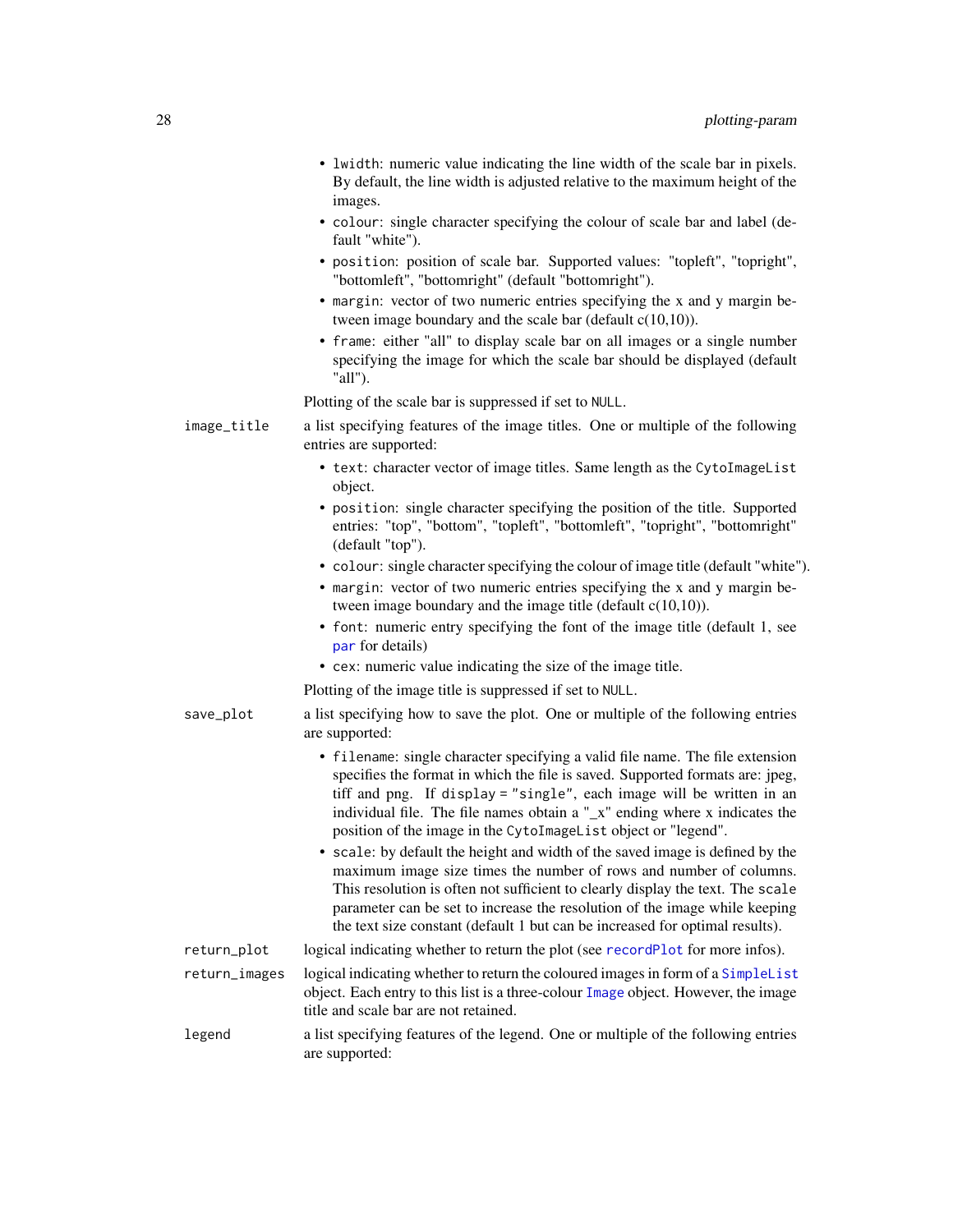<span id="page-28-0"></span>

|             | • colour_by.title.font: numeric entry specifying the font of the legend<br>title for features specified by colour_by.                                                                                                                                                                                                              |
|-------------|------------------------------------------------------------------------------------------------------------------------------------------------------------------------------------------------------------------------------------------------------------------------------------------------------------------------------------|
|             | · colour_by.title.cex: numeric entry specifying the size of the legend<br>title for features specified by colour_by.                                                                                                                                                                                                               |
|             | · colour_by.labels.cex: numeric entry specifying the size of the legend<br>labels for features specified by colour_by.                                                                                                                                                                                                             |
|             | • colour_by.legend.cex: (only discrete features) numeric entry specifying<br>the size of the legend for features specified by colour_by.                                                                                                                                                                                           |
|             | • outline_by.title.font: numeric entry specifying the font of the legend<br>title for features specified by outline_by.                                                                                                                                                                                                            |
|             | • outline_by.title.cex: numeric entry specifying the size of the legend<br>title for features specified by outline_by.                                                                                                                                                                                                             |
|             | • outline_by.labels.cex: numeric entry specifying the size of the legend<br>labels for features specified by outline_by.                                                                                                                                                                                                           |
|             | • outline_by.legend.cex: (only discrete features) numeric entry specify-<br>ing the size of the legend for features specified by outline_by.                                                                                                                                                                                       |
|             | • margin: numeric value indicating the margin (in pixels) between the leg-<br>ends and the outer boundary (default 2)                                                                                                                                                                                                              |
|             | Plotting of the legend is suppressed if set to NULL.                                                                                                                                                                                                                                                                               |
| margin      | numeric value indicating the gap (in pixels) between individual images (default<br>(0).                                                                                                                                                                                                                                            |
| thick       | logical indicating whether cell borders should be drawn as thick lines (default<br>FALSE).                                                                                                                                                                                                                                         |
| display     | one of two possible values: "all" or "single". When set to "all", all images are<br>displayed at once in a grid-like fashion. When set to "single", individual images<br>are plotted in single graphics devices. The second option is useful when saving<br>individual images in pdf format or when displaying in Rmarkdown files. |
| scale       | logical indicating whether to scale each feature individually to its minimum/maximum<br>across the SingleCellExperiment object (see plotCells) or across all displayed<br>images (see plotCells). If set to FALSE each value is displayed relative to the<br>maximum of all selected features.                                     |
| interpolate | a logical indicating whether to apply linear interpolation to the image when<br>drawing (see rasterImage) (default TRUE).                                                                                                                                                                                                          |

## Value

a list if return\_images and/or return\_plot is TRUE.

- plot: a single plot object (display = "all") or a list of plot objects (display = "single")
- images: a [SimpleList](#page-0-0) object containing three-colour [Image](#page-0-0) objects.

## Author(s)

Nils Eling (<nils.eling@dqbm.uzh.ch>)

Nicolas Damond (<nicolas.damond@dqbm.uzh.ch>)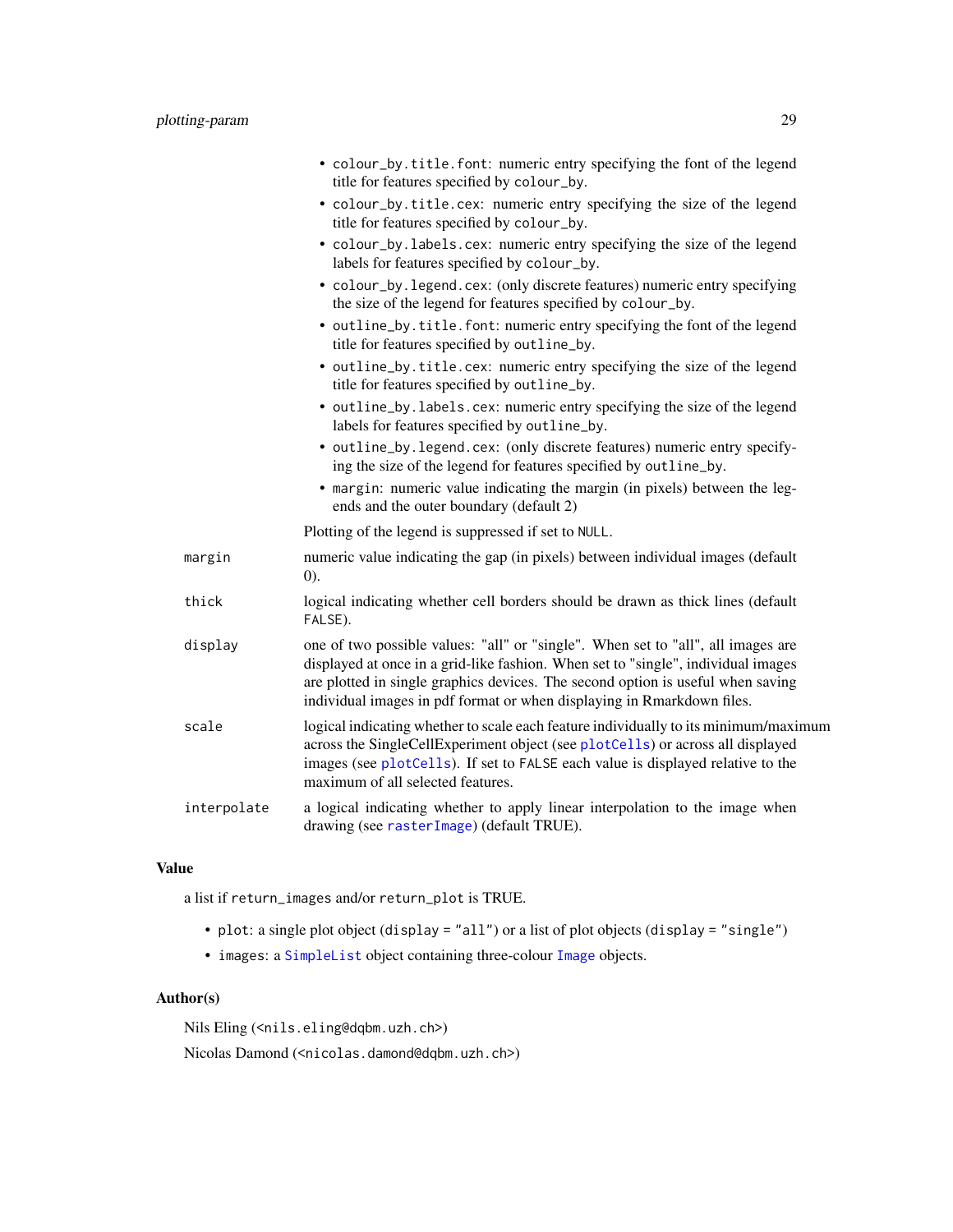## See Also

[plotCells](#page-20-1) and [plotPixels](#page-23-1) for the main plotting functions

## Examples

```
data("pancreasImages")
data("pancreasMasks")
data("pancreasSCE")
# Setting missing colour
plotCells(pancreasMasks, missing_colour = "blue")
# Setting background colour
plotCells(pancreasMasks, background_colour = "blue")
# Setting the scale bar
plotCells(pancreasMasks, scale_bar = list(length = 10,
                                        cex = 2,
                                        lwidth = 10,colour = "red",
                                        position = "bottomleft",
                                        margin = c(5,5),
                                        frame = 3)# Setting the image title
plotCells(pancreasMasks,
            image_title = list(text = c("image1", "image2", "image3"),
                                position = "topleft",
                                colour = "blue",
                                margin = c(\emptyset, 5),
                                font = 2,
                                cex = 2)# Return plot
cur_out <- plotPixels(pancreasImages, return_plot = TRUE)
cur_out$plot
# Return images
cur_out <- plotPixels(pancreasImages, return_images = TRUE)
cur_out$images
# Setting the legend
plotCells(pancreasMasks, object = pancreasSCE,
            img_id = "ImageNb", cell_id = "CellNb",
            color_by = c("CD99", "CDH"),
            outline_by = "CellType",
            legend = list(colour_by.title.font = 0.5,color_by.title.cex = 0.5,
                        colour_by.labels.cex = 0.5,
                        outline_by.legend.cex = 0.5,
                        margin = 0)
```
<span id="page-29-0"></span>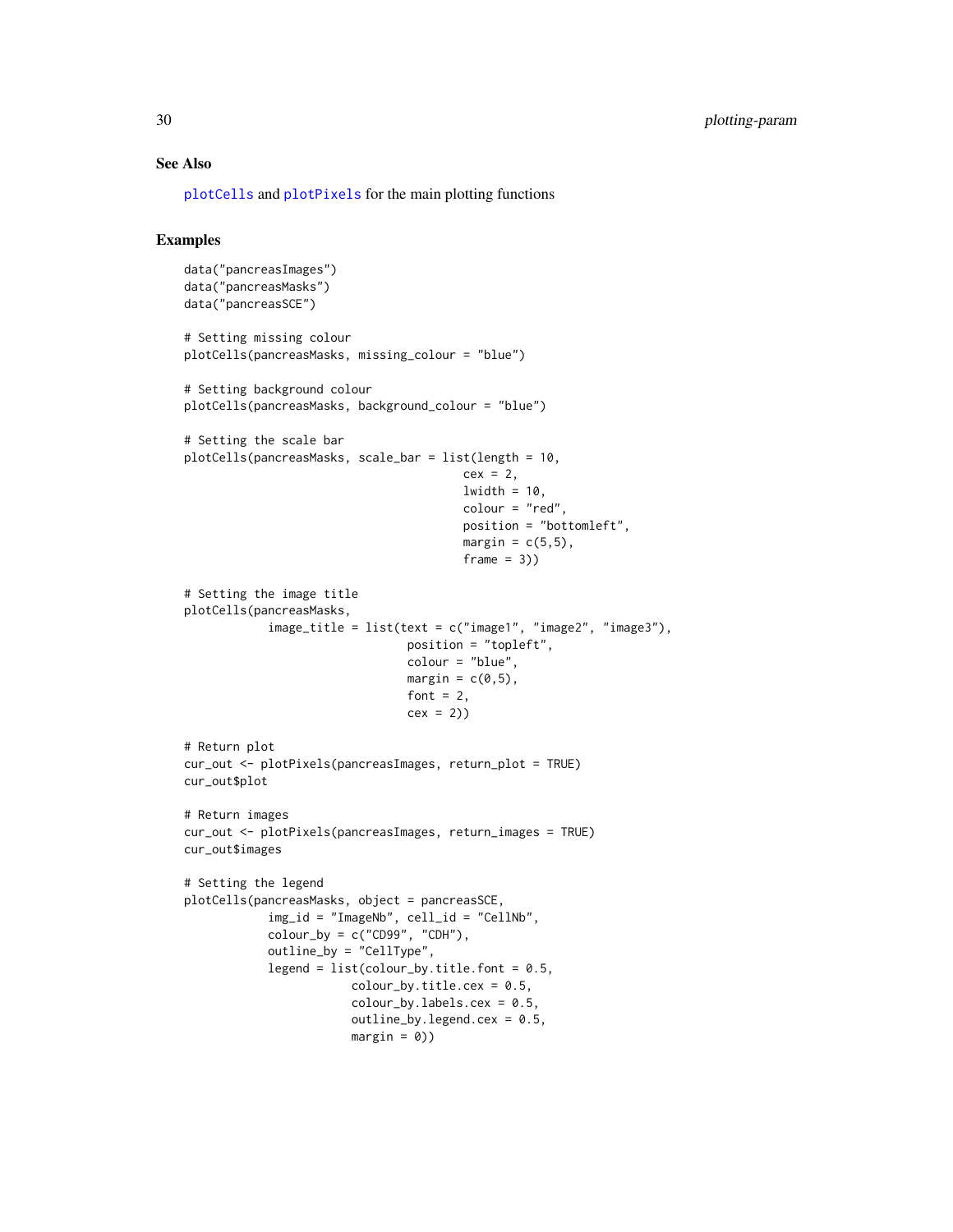```
# Setting the margin between images
plotPixels(pancreasImages, margin = 3)
# Thick outlines
plotCells(pancreasMasks, object = pancreasSCE,
           img_id = "ImageNb", cell_id = "CellNb",
            color_by = "CD99",outline_by = "CellType",
            thick = TRUE)
# Displaying individual images
plotPixels(pancreasImages, display = "single")
# Supress scaling
plotPixels(pancreasImages, colour_by = c("CD99", "PIN"),
            scale = TRUE)
plotPixels(pancreasImages, colour_by = c("CD99", "PIN"),
           scale = FALSE)
# Suppress interpolation
plotPixels(pancreasImages, colour_by = c("CD99", "PIN"),
            interpolate = TRUE)
plotPixels(pancreasImages, colour_by = c("CD99", "PIN"),
            interpolate = FALSE)
```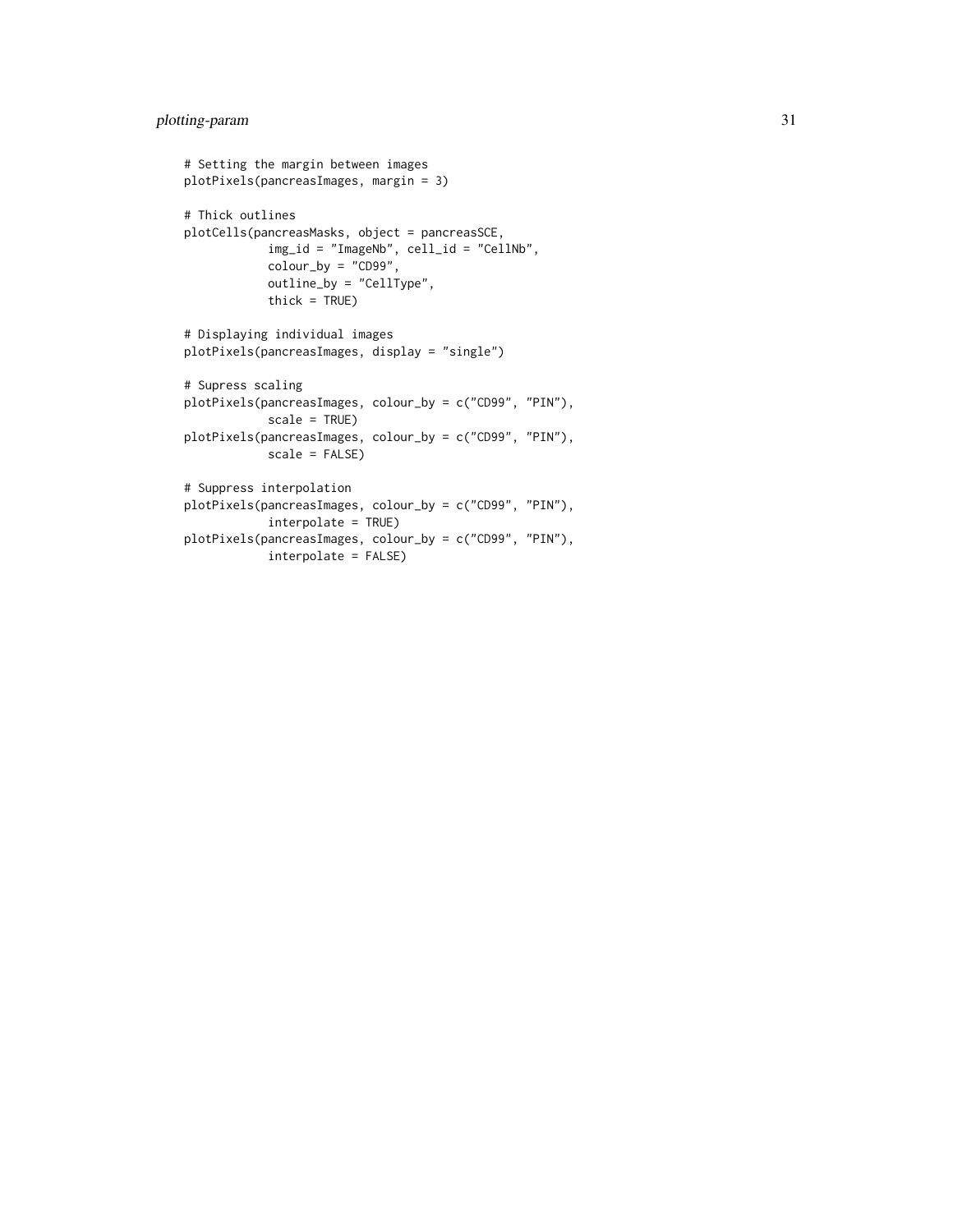# <span id="page-31-0"></span>**Index**

∗ datasets pancreasImages, [19](#page-18-0) pancreasMasks, [20](#page-19-0) pancreasSCE, [20](#page-19-0) [<-,CytoImageList,ANY,ANY,CytoImageList-method *(*CytoImageList-subsetting*)*, [9](#page-8-0) [[<-,CytoImageList,ANY,ANY-method *(*CytoImageList-subsetting*)*, [9](#page-8-0) adaptSpillmat, *[3](#page-2-0)* channelNames, *[19](#page-18-0)* channelNames *(*CytoImageList-naming*)*, [8](#page-7-0) channelNames,CytoImageList-method *(*CytoImageList-naming*)*, [8](#page-7-0) channelNames<- *(*CytoImageList-naming*)*, [8](#page-7-0) channelNames<-,CytoImageList-method *(*CytoImageList-naming*)*, [8](#page-7-0) coerce,ANY,CytoImageList-method *(*CytoImageList-class*)*, [4](#page-3-0) coerce,list,CytoImageList-method *(*CytoImageList-class*)*, [4](#page-3-0) colormode, *[5](#page-4-0)* colorRampPalette, *[23](#page-22-0)*, *[26](#page-25-0)* compCytof, *[3](#page-2-0)* compImage, [2](#page-1-0) computeFeatures, *[18](#page-17-0)* CytoImageList, *[6](#page-5-0)[–10](#page-9-0)*, *[12](#page-11-0)*, *[14,](#page-13-0) [15](#page-14-0)*, *[17](#page-16-0)*, *[19–](#page-18-0)[22](#page-21-0)*, *[24,](#page-23-0) [25](#page-24-0)* CytoImageList *(*CytoImageList-class*)*, [4](#page-3-0) CytoImageList-class, [4](#page-3-0) CytoImageList-manipulation, [6](#page-5-0) CytoImageList-naming, [8](#page-7-0) CytoImageList-subsetting, [9](#page-8-0) cytomapperShiny, [11](#page-10-0) endoapply, *[5](#page-4-0)* getChannels *(*CytoImageList-subsetting*)*, [9](#page-8-0) getChannels,CytoImageList-method *(*CytoImageList-subsetting*)*, [9](#page-8-0) getImages *(*CytoImageList-subsetting*)*, [9](#page-8-0) getImages,CytoImageList-method *(*CytoImageList-subsetting*)*, [9](#page-8-0) HDF5Array, *[4](#page-3-0)*, *[15](#page-14-0)*, *[17](#page-16-0)* Image, *[4–](#page-3-0)[7](#page-6-0)*, *[9](#page-8-0)*, *[12](#page-11-0)*, *[17](#page-16-0)*, *[19,](#page-18-0) [20](#page-19-0)*, *[22](#page-21-0)*, *[25](#page-24-0)*, *[28,](#page-27-0) [29](#page-28-0)* lapply, *[5](#page-4-0)* List, *[5](#page-4-0)*, *[10](#page-9-0)* loadImages, *[6](#page-5-0)*, [14](#page-13-0) mapply, *[5](#page-4-0)* mcols, *[5](#page-4-0)* measureObjects, [16](#page-15-0) mendoapply, *[5](#page-4-0)* mergeChannels *(*CytoImageList-subsetting*)*, [9](#page-8-0) MulticoreParam, *[4](#page-3-0)*, *[15](#page-14-0)*, *[18](#page-17-0)* names,CytoImageList-method *(*CytoImageList-naming*)*, [8](#page-7-0) names<-,CytoImageList-method *(*CytoImageList-naming*)*, [8](#page-7-0) nnls, *[3](#page-2-0)* normalize, *[7](#page-6-0)*, *[26](#page-25-0)* normalize *(*CytoImageList-manipulation*)*, [6](#page-5-0) normalize,CytoImageList-method *(*CytoImageList-manipulation*)*, [6](#page-5-0) pancreasImages, [19,](#page-18-0) *[20,](#page-19-0) [21](#page-20-0)* pancreasMasks, [20,](#page-19-0) *[21](#page-20-0)* pancreasSCE, [20](#page-19-0) par, *[28](#page-27-0)* plotCells, *[12](#page-11-0)[–14](#page-13-0)*, [21,](#page-20-0) *[27](#page-26-0)*, *[29,](#page-28-0) [30](#page-29-0)* plotPixels, *[12](#page-11-0)[–14](#page-13-0)*, [24,](#page-23-0) *[27](#page-26-0)*, *[30](#page-29-0)* plotting-param, [27](#page-26-0)